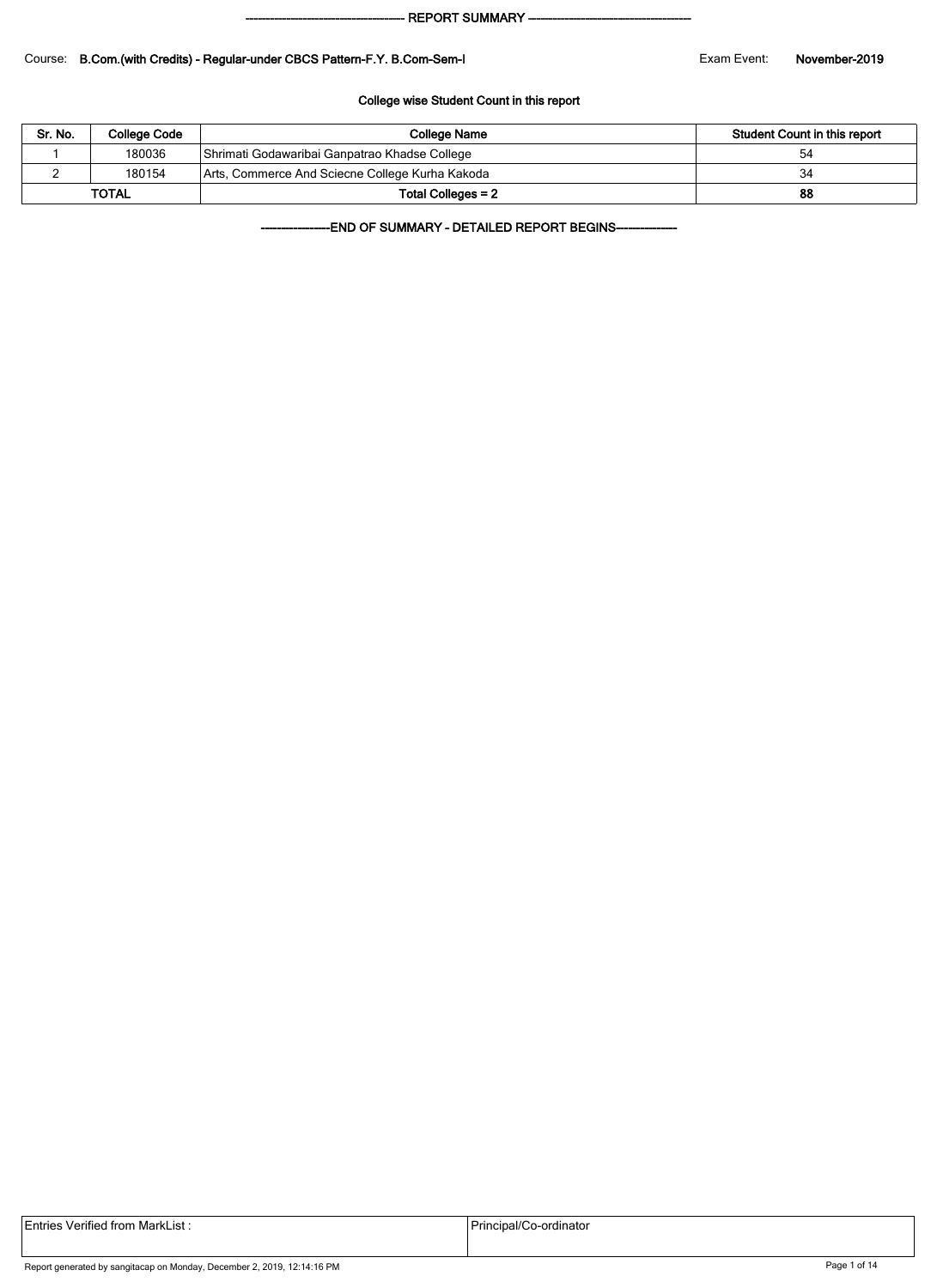

Exam Event :November-2019 User Name :sangitacap

Course :B.Com.(with Credits) - Regular-under CBCS Pattern-F.Y. B.Com-Sem-I

ADEC: Muktainagar Taluka Education Society's Smt. Godawaribai Ganpatrao Khadse Science and Arts College

### Performance Ledger

| Code           | <b>Paper Name</b>                 | ΑМ        | <b>UA</b> | CA                                    | Code   | <b>Paper Name</b>                             | АΜ     | <b>UA</b> | CA |
|----------------|-----------------------------------|-----------|-----------|---------------------------------------|--------|-----------------------------------------------|--------|-----------|----|
| 1              | 2018015400041861                  | 802868    |           |                                       | 180036 | BHONDE ANKUSH GAJANAN                         |        |           |    |
| 811010         | 101 English for Business          | Theory    | 24        | 17                                    | 811022 | 102-b) Marathi                                | Theory | 24        | 34 |
| 811030         | 103 Micro Economics               | Theory    | 31        | 18                                    | 811040 | 104 Financial Accounting and Costing          | Theory | 7         | 30 |
| 811050         | 105 Computing Skills              | Practical | 15        | <b>NA</b>                             | 811050 | 105 Computing Skills                          | Theory | 17        | 32 |
| 811061         | 106-a) Modern Office Management   | Theory    | 24        | 24                                    | 811071 | 107-a) Principles and Practices of<br>Banking | Theory | 12        | 24 |
| 2              | 2019015400114626                  | 802869    |           |                                       | 180036 | <b>BICHARE AJAY RAMRAO</b>                    |        |           |    |
| 811010         | 101 English for Business          | Theory    | 44        | 32                                    | 811022 | 102-b) Marathi                                | Theory | 43        | 32 |
| 811030         | 103 Micro Economics               | Theory    | 34        | 35                                    | 811040 | 104 Financial Accounting and Costing          | Theory | 11        | 30 |
| 811050         | 105 Computing Skills              | Practical | 18        | <b>NA</b>                             | 811050 | 105 Computing Skills                          | Theory | 30        | 32 |
| 811061         | 106-a) Modern Office Management   | Theory    | 40        | 37                                    | 811071 | 107-a) Principles and Practices of<br>Banking | Theory | 36        | 36 |
| 3              | 2019015400114561                  | 802870    |           |                                       | 180036 | BOMBATKAR NIKEETA UKHARDA                     |        |           |    |
| 811010         | 101 English for Business          | Theory    | 30        | 29                                    | 811022 | 102-b) Marathi                                | Theory | 52        | 36 |
| 811030         | 103 Micro Economics               | Theory    | 35        | 36                                    | 811040 | 104 Financial Accounting and Costing          | Theory | 27        | 36 |
| 811050         | 105 Computing Skills              | Practical | 17        | <b>NA</b>                             | 811050 | 105 Computing Skills                          | Theory | 25        | 37 |
| 811061         | 106-a) Modern Office Management   | Theory    | 42        | 38                                    | 811071 | 107-a) Principles and Practices of<br>Banking | Theory | 42        | 37 |
| 4              | 2019015400114696                  | 802871    |           | CHAUDHARI BHAGYSHRI SUBHASH<br>180036 |        |                                               |        |           |    |
| 811010         | 101 English for Business          | Theory    | 27        | 25                                    | 811022 | 102-b) Marathi                                | Theory | 47        | 36 |
| 811030         | 103 Micro Economics               | Theory    | 24        | 37                                    | 811040 | 104 Financial Accounting and Costing          | Theory | 25        | 36 |
| 811050         | 105 Computing Skills              | Practical | 15        | <b>NA</b>                             | 811050 | 105 Computing Skills                          | Theory | 18        | 37 |
| 811061         | 106-a) Modern Office Management   | Theory    | 30        | 38                                    | 811071 | 107-a) Principles and Practices of<br>Banking | Theory | 31        | 38 |
| 5              | 2019015400114487                  | 802872    |           |                                       | 180036 | CHAUDHARI VAISHNAVI KISHOR                    |        |           |    |
| 811010         | 101 English for Business          | Theory    | 24        | 30                                    | 811022 | 102-b) Marathi                                | Theory | 39        | 37 |
| 811030         | 103 Micro Economics               | Theory    | 8         | 37                                    | 811040 | 104 Financial Accounting and Costing          | Theory | 25        | 38 |
| 811050         | 105 Computing Skills              | Practical | 15        | <b>NA</b>                             | 811050 | 105 Computing Skills                          | Theory | 17        | 38 |
| 811061         | 106-a) Modern Office Management   | Theory    | 31        | 38                                    | 811071 | 107-a) Principles and Practices of<br>Banking | Theory | 32        | 38 |
| 6              | 2019015400114584                  | 802873    |           |                                       | 180036 | <b>CHAVHAN SHITAL GAJANAN</b>                 |        |           |    |
|                | 811010   101 English for Business | Theory    | 27        | 27                                    |        | 811021   102-a) English                       | Theory | 24        | 33 |
| 811030         | 103 Micro Economics               | Theory    | 8         | 38                                    |        | 811040 104 Financial Accounting and Costing   | Theory | 15        | 36 |
| 811050         | 105 Computing Skills              | Practical | 16        | NA                                    | 811050 | 105 Computing Skills                          | Theory | 18        | 36 |
| 811061         | 106-a) Modern Office Management   | Theory    | 24        | 38                                    | 811071 | 107-a) Principles and Practices of<br>Banking | Theory | 26        | 37 |
| $\overline{7}$ | 2019015400114545                  | 802874    |           |                                       | 180036 | DHON ASHA RAMESHWAR                           |        |           |    |
| 811010         | 101 English for Business          | Theory    | 33        | 30                                    | 811022 | 102-b) Marathi                                | Theory | 42        | 36 |
| 811030         | 103 Micro Economics               | Theory    | 27        | 36                                    | 811040 | 104 Financial Accounting and Costing          | Theory | 34        | 36 |
| 811050         | 105 Computing Skills              | Practical | 15        | <b>NA</b>                             | 811050 | 105 Computing Skills                          | Theory | 28        | 37 |
| 811061         | 106-a) Modern Office Management   | Theory    | 43        | 36                                    | 811071 | 107-a) Principles and Practices of<br>Banking | Theory | 39        | 36 |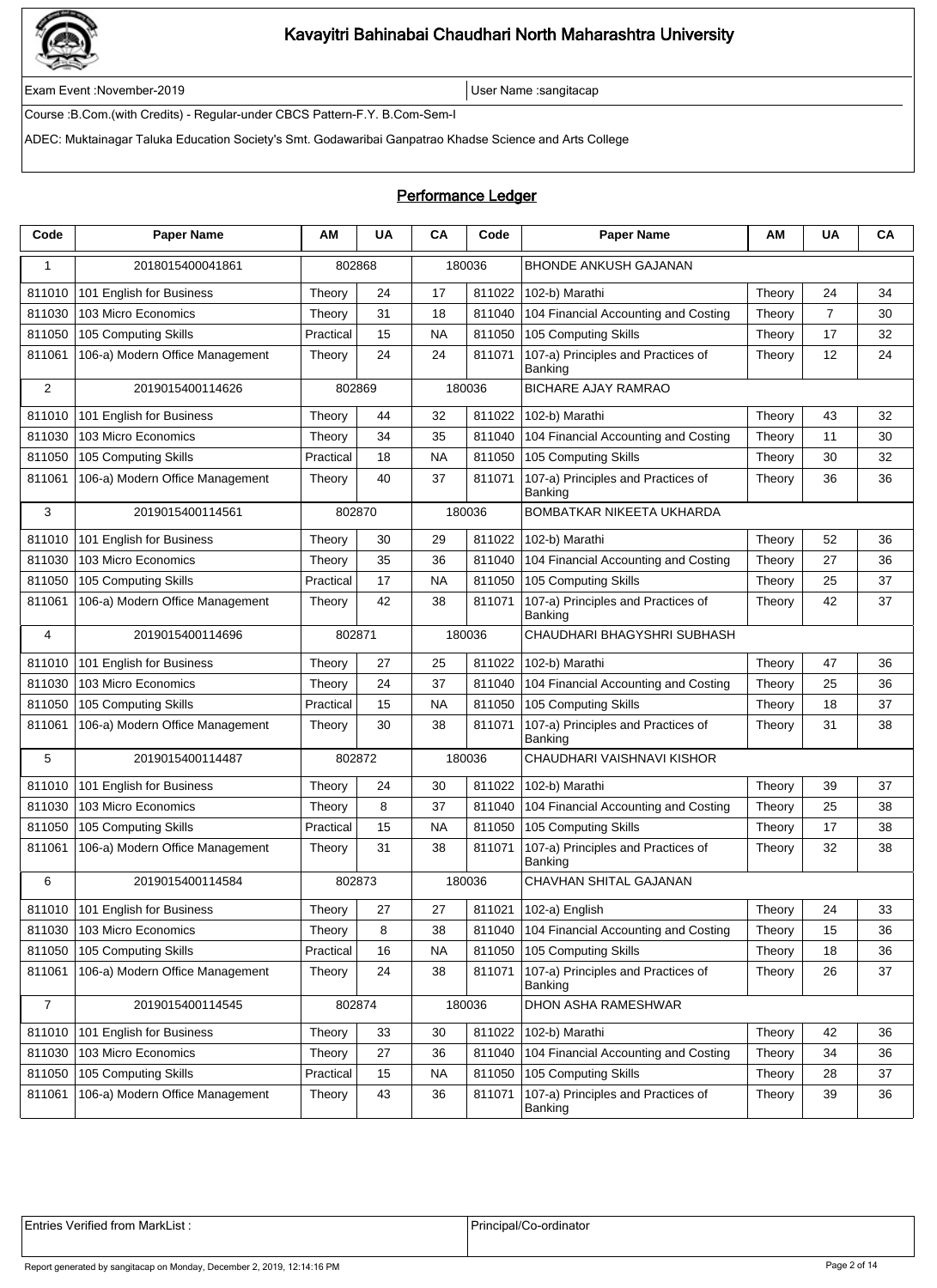

Exam Event :November-2019 User Name :sangitacap

Course :B.Com.(with Credits) - Regular-under CBCS Pattern-F.Y. B.Com-Sem-I

ADEC: Muktainagar Taluka Education Society's Smt. Godawaribai Ganpatrao Khadse Science and Arts College

### Performance Ledger

| Code   | <b>Paper Name</b>                 | ΑМ        | <b>UA</b> | CA        | Code   | <b>Paper Name</b>                             | АΜ     | <b>UA</b> | CA |
|--------|-----------------------------------|-----------|-----------|-----------|--------|-----------------------------------------------|--------|-----------|----|
| 8      | 2019015400114843                  | 802875    |           |           | 180036 | DHUNDALE ROSHAN SUNIL                         |        |           |    |
| 811010 | 101 English for Business          | Theory    | 25        | 27        | 811022 | 102-b) Marathi                                | Theory | 30        | 32 |
| 811030 | 103 Micro Economics               | Theory    | 8         | 22        | 811040 | 104 Financial Accounting and Costing          | Theory | 24        | 37 |
| 811050 | 105 Computing Skills              | Practical | 10        | <b>NA</b> | 811050 | 105 Computing Skills                          | Theory | 19        | 36 |
| 811061 | 106-a) Modern Office Management   | Theory    | 29        | 24        | 811071 | 107-a) Principles and Practices of<br>Banking | Theory | 24        | 24 |
| 9      | 2019015400114611                  | 802876    |           |           | 180036 | GAYAKWAD PRAKASH BALU                         |        |           |    |
| 811010 | 101 English for Business          | Theory    | 25        | 23        | 811022 | 102-b) Marathi                                | Theory | 32        | 32 |
| 811030 | 103 Micro Economics               | Theory    | 9         | 35        | 811040 | 104 Financial Accounting and Costing          | Theory | 4         | 36 |
| 811050 | 105 Computing Skills              | Practical | 10        | <b>NA</b> | 811050 | 105 Computing Skills                          | Theory | 18        | 37 |
| 811061 | 106-a) Modern Office Management   | Theory    | 24        | 36        | 811071 | 107-a) Principles and Practices of<br>Banking | Theory | 35        | 36 |
| 10     | 2018015400054993                  | 802877    |           |           | 180036 | <b>GHATE AADHESH GAJANAN</b>                  |        |           |    |
| 811010 | 101 English for Business          | Theory    | 25        | 26        | 811022 | 102-b) Marathi                                | Theory | 33        | 34 |
| 811030 | 103 Micro Economics               | Theory    | 26        | 37        | 811040 | 104 Financial Accounting and Costing          | Theory | 8         | 30 |
| 811050 | 105 Computing Skills              | Practical | 13        | <b>NA</b> | 811050 | 105 Computing Skills                          | Theory | 20        | 30 |
| 811061 | 106-a) Modern Office Management   | Theory    | 24        | 35        | 811071 | 107-a) Principles and Practices of<br>Banking | Theory | 28        | 37 |
| 11     | 2019015400114723                  | 802878    |           |           | 180036 | <b>INGALE PRATHAMESH SURESH</b>               |        |           |    |
| 811010 | 101 English for Business          | Theory    | 29        | 28        | 811021 | 102-a) English                                | Theory | 35        | 35 |
| 811030 | 103 Micro Economics               | Theory    | 35        | 38        | 811040 | 104 Financial Accounting and Costing          | Theory | 31        | 38 |
| 811050 | 105 Computing Skills              | Practical | 10        | <b>NA</b> | 811050 | 105 Computing Skills                          | Theory | 29        | 38 |
| 811061 | 106-a) Modern Office Management   | Theory    | 32        | 36        | 811071 | 107-a) Principles and Practices of<br>Banking | Theory | 33        | 37 |
| 12     | 2019015400114681                  | 802879    |           |           | 180036 | KANDELKAR MAHENDRA BALU                       |        |           |    |
| 811010 | 101 English for Business          | Theory    | 32        | 31        | 811022 | 102-b) Marathi                                | Theory | 45        | 35 |
| 811030 | 103 Micro Economics               | Theory    | 24        | 36        | 811040 | 104 Financial Accounting and Costing          | Theory | 13        | 30 |
| 811050 | 105 Computing Skills              | Practical | 18        | <b>NA</b> | 811050 | 105 Computing Skills                          | Theory | 17        | 31 |
| 811061 | 106-a) Modern Office Management   | Theory    | 31        | 34        | 811071 | 107-a) Principles and Practices of<br>Banking | Theory | 33        | 37 |
| 13     | 2019015400114553                  | 802880    |           |           | 180036 | KANDELKAR PALLAVI SHRIKRUSHNA                 |        |           |    |
|        | 811010   101 English for Business | Theory    | 24        | 27        |        | 811022 102-b) Marathi                         | Theory | 35        | 36 |
| 811030 | 103 Micro Economics               | Theory    | 32        | 37        |        | 811040 104 Financial Accounting and Costing   | Theory | 28        | 36 |
| 811050 | 105 Computing Skills              | Practical | 16        | NA.       | 811050 | 105 Computing Skills                          | Theory | 30        | 37 |
| 811061 | 106-a) Modern Office Management   | Theory    | 27        | 36        | 811071 | 107-a) Principles and Practices of<br>Banking | Theory | 28        | 36 |
| 14     | 2019015400114603                  | 802881    |           |           | 180036 | KHIRODKAR DIPAK KADU                          |        |           |    |
| 811010 | 101 English for Business          | Theory    | 26        | 28        | 811022 | 102-b) Marathi                                | Theory | 40        | 34 |
| 811030 | 103 Micro Economics               | Theory    | 27        | 38        | 811040 | 104 Financial Accounting and Costing          | Theory | 11        | 36 |
| 811050 | 105 Computing Skills              | Practical | 16        | <b>NA</b> | 811050 | 105 Computing Skills                          | Theory | 27        | 37 |
| 811061 | 106-a) Modern Office Management   | Theory    | 29        | 36        | 811071 | 107-a) Principles and Practices of<br>Banking | Theory | 31        | 37 |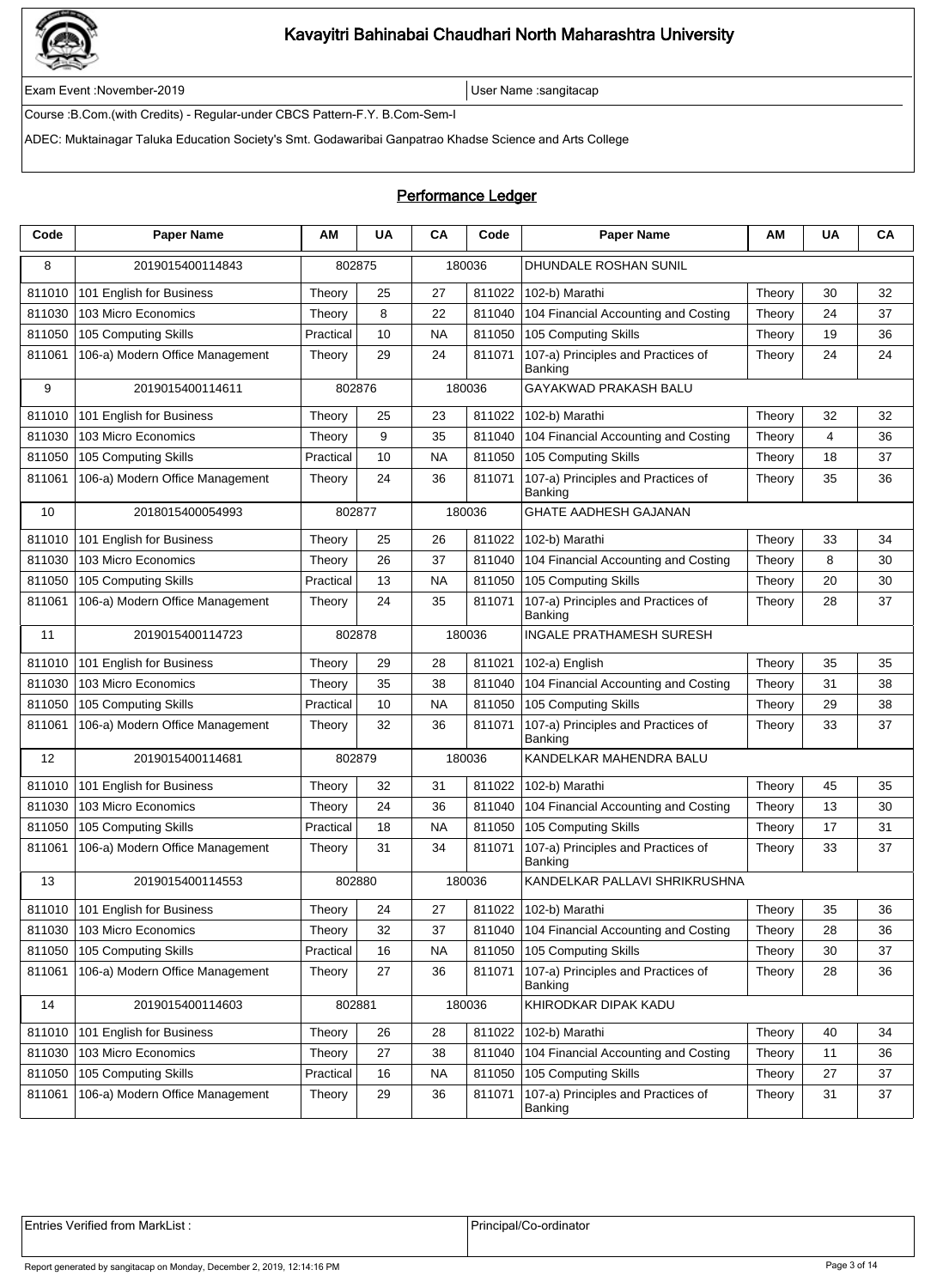

Exam Event :November-2019 User Name :sangitacap

Course :B.Com.(with Credits) - Regular-under CBCS Pattern-F.Y. B.Com-Sem-I

ADEC: Muktainagar Taluka Education Society's Smt. Godawaribai Ganpatrao Khadse Science and Arts College

### Performance Ledger

| Code   | <b>Paper Name</b>                 | АM        | <b>UA</b>                                    | CA        | Code   | <b>Paper Name</b>                             | АM     | <b>UA</b> | CA |
|--------|-----------------------------------|-----------|----------------------------------------------|-----------|--------|-----------------------------------------------|--------|-----------|----|
| 15     | 2019015400114657                  | 802882    |                                              |           | 180036 | <b>KOLI AJAY SUNIL</b>                        |        |           |    |
| 811010 | 101 English for Business          | Theory    | 28                                           | 32        | 811022 | 102-b) Marathi                                | Theory | 48        | 35 |
| 811030 | 103 Micro Economics               | Theory    | 41                                           | 37        | 811040 | 104 Financial Accounting and Costing          | Theory | 24        | 36 |
| 811050 | 105 Computing Skills              | Practical | 10                                           | <b>NA</b> | 811050 | 105 Computing Skills                          | Theory | 19        | 37 |
| 811061 | 106-a) Modern Office Management   | Theory    | 35                                           | 36        | 811071 | 107-a) Principles and Practices of<br>Banking | Theory | 30        | 36 |
| 16     | 2019015400114537                  | 802883    |                                              |           | 180036 | MAHAJAN PRIYANKA SURYKANT                     |        |           |    |
| 811010 | 101 English for Business          | Theory    | 28                                           | 34        | 811022 | 102-b) Marathi                                | Theory | 48        | 37 |
| 811030 | 103 Micro Economics               | Theory    | 28                                           | 38        | 811040 | 104 Financial Accounting and Costing          | Theory | 26        | 39 |
| 811050 | 105 Computing Skills              | Practical | 15                                           | <b>NA</b> | 811050 | 105 Computing Skills                          | Theory | 32        | 39 |
| 811061 | 106-a) Modern Office Management   | Theory    | 36                                           | 38        | 811071 | 107-a) Principles and Practices of<br>Banking | Theory | 38        | 37 |
| 17     | 2018015400042655                  | 802884    |                                              |           | 180036 | MAHAJAN SHUBHAM NINA                          |        |           |    |
| 811010 | 101 English for Business          | Theory    | 24                                           | 32        | 811022 | 102-b) Marathi                                | Theory | 35        | 34 |
| 811030 | 103 Micro Economics               | Theory    | 26                                           | 37        | 811040 | 104 Financial Accounting and Costing          | Theory | 3         | 32 |
| 811050 | 105 Computing Skills              | Practical | 13                                           | <b>NA</b> | 811050 | 105 Computing Skills                          | Theory | 17        | 32 |
| 811061 | 106-a) Modern Office Management   | Theory    | 35                                           | 37        | 811071 | 107-a) Principles and Practices of<br>Banking | Theory | 36        | 37 |
| 18     | 2019015400114665                  |           | MAHAJAN VAISHNAVI SANJAY<br>802885<br>180036 |           |        |                                               |        |           |    |
| 811010 | 101 English for Business          | Theory    | 37                                           | 33        | 811022 | 102-b) Marathi                                | Theory | 51        | 36 |
| 811030 | 103 Micro Economics               | Theory    | 34                                           | 38        | 811040 | 104 Financial Accounting and Costing          | Theory | 28        | 40 |
| 811050 | 105 Computing Skills              | Practical | 18                                           | NA        | 811050 | 105 Computing Skills                          | Theory | 29        | 40 |
| 811061 | 106-a) Modern Office Management   | Theory    | 41                                           | 38        | 811071 | 107-a) Principles and Practices of<br>Banking | Theory | 35        | 37 |
| 19     | 2019015400114673                  | 802886    |                                              |           | 180036 | MALI CHANDRASHEKHAR UKHARDU                   |        |           |    |
| 811010 | 101 English for Business          | Theory    | 14                                           | 26        | 811022 | 102-b) Marathi                                | Theory | 24        | 34 |
| 811030 | 103 Micro Economics               | Theory    | 24                                           | 36        | 811040 | 104 Financial Accounting and Costing          | Theory | 9         | 37 |
| 811050 | 105 Computing Skills              | Practical | 16                                           | <b>NA</b> | 811050 | 105 Computing Skills                          | Theory | 17        | 37 |
| 811061 | 106-a) Modern Office Management   | Theory    | 25                                           | 35        | 811071 | 107-a) Principles and Practices of<br>Banking | Theory | 24        | 36 |
| 20     | 2019015400114642                  | 802887    |                                              |           | 180036 | MALI RAHUL PRAKASH                            |        |           |    |
|        | 811010   101 English for Business | Theory    | 25                                           | 24        |        | 811022 102-b) Marathi                         | Theory | 29        | 36 |
| 811030 | 103 Micro Economics               | Theory    | 26                                           | 36        |        | 811040 104 Financial Accounting and Costing   | Theory | 32        | 36 |
| 811050 | 105 Computing Skills              | Practical | 10                                           | <b>NA</b> | 811050 | 105 Computing Skills                          | Theory | 21        | 37 |
| 811061 | 106-a) Modern Office Management   | Theory    | 34                                           | 34        | 811071 | 107-a) Principles and Practices of<br>Banking | Theory | 25        | 37 |
| 21     | 2018015400052537                  | 802888    |                                              |           | 180036 | MARATHE HOMRAJ DASHRATH                       |        |           |    |
| 811010 | 101 English for Business          | Theory    | 24                                           | 24        | 811022 | 102-b) Marathi                                | Theory | 35        | 35 |
| 811030 | 103 Micro Economics               | Theory    | 35                                           | 37        | 811040 | 104 Financial Accounting and Costing          | Theory | 33        | 30 |
| 811050 | 105 Computing Skills              | Practical | AB                                           | <b>NA</b> | 811050 | 105 Computing Skills                          | Theory | 22        | 32 |
| 811061 | 106-a) Modern Office Management   | Theory    | 26                                           | 37        | 811071 | 107-a) Principles and Practices of<br>Banking | Theory | 26        | 37 |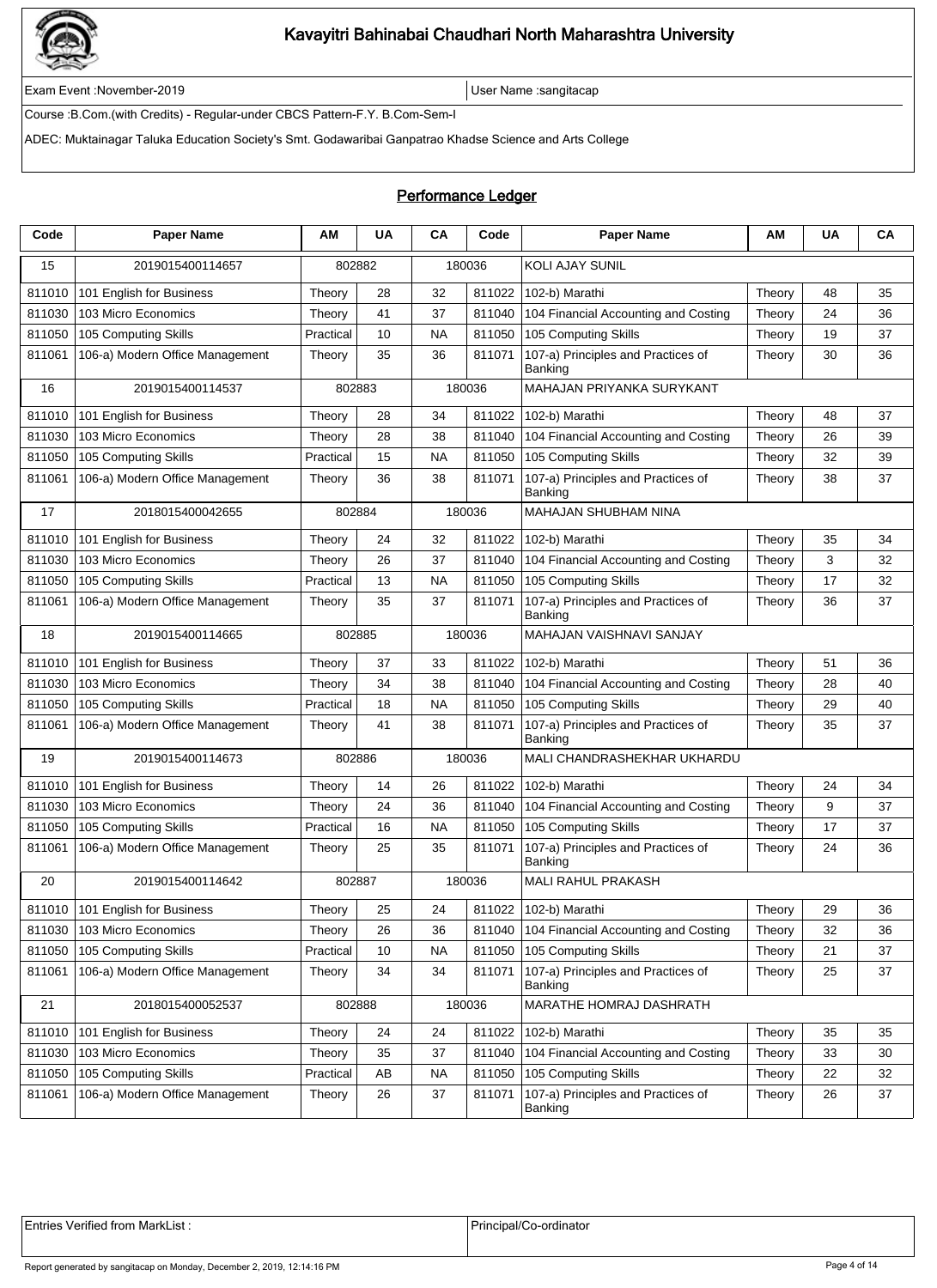

Exam Event :November-2019 User Name :sangitacap

Course :B.Com.(with Credits) - Regular-under CBCS Pattern-F.Y. B.Com-Sem-I

ADEC: Muktainagar Taluka Education Society's Smt. Godawaribai Ganpatrao Khadse Science and Arts College

### Performance Ledger

| Code   | <b>Paper Name</b>                 | ΑМ        | <b>UA</b> | CA        | Code   | <b>Paper Name</b>                             | AM     | <b>UA</b> | CA |
|--------|-----------------------------------|-----------|-----------|-----------|--------|-----------------------------------------------|--------|-----------|----|
| 22     | 2018015400051317                  | 802889    |           |           | 180036 | MORE MOHIT DINKAR                             |        |           |    |
| 811010 | 101 English for Business          | Theory    | 28        | 31        | 811022 | 102-b) Marathi                                | Theory | 27        | 34 |
| 811030 | 103 Micro Economics               | Theory    | 35        | 38        | 811040 | 104 Financial Accounting and Costing          | Theory | 26        | 37 |
| 811050 | 105 Computing Skills              | Practical | 13        | <b>NA</b> | 811050 | 105 Computing Skills                          | Theory | 24        | 37 |
| 811061 | 106-a) Modern Office Management   | Theory    | 34        | 37        | 811071 | 107-a) Principles and Practices of<br>Banking | Theory | 25        | 36 |
| 23     | 2019015400114835                  | 802890    |           |           | 180036 | MUNDHE AKASH VIJAY                            |        |           |    |
| 811010 | 101 English for Business          | Theory    | 33        | 31        | 811022 | 102-b) Marathi                                | Theory | 27        | 35 |
| 811030 | 103 Micro Economics               | Theory    | 24        | 38        | 811040 | 104 Financial Accounting and Costing          | Theory | 28        | 37 |
| 811050 | 105 Computing Skills              | Practical | 19        | <b>NA</b> | 811050 | 105 Computing Skills                          | Theory | 23        | 36 |
| 811061 | 106-a) Modern Office Management   | Theory    | 34        | 36        | 811071 | 107-a) Principles and Practices of<br>Banking | Theory | 31        | 36 |
| 24     | 2019015400114417                  | 802891    |           |           | 180036 | NARKHEDE ASHVINI SUNIL                        |        |           |    |
| 811010 | 101 English for Business          | Theory    | 31        | 29        | 811022 | 102-b) Marathi                                | Theory | 47        | 37 |
| 811030 | 103 Micro Economics               | Theory    | 34        | 37        | 811040 | 104 Financial Accounting and Costing          | Theory | 28        | 37 |
| 811050 | 105 Computing Skills              | Practical | 17        | <b>NA</b> | 811050 | 105 Computing Skills                          | Theory | 25        | 38 |
| 811061 | 106-a) Modern Office Management   | Theory    | 37        | 37        | 811071 | 107-a) Principles and Practices of<br>Banking | Theory | 32        | 37 |
| 25     | 2019015400114425                  | 802892    |           |           | 180036 | NARKHEDE SAMEER GANESH                        |        |           |    |
| 811010 | 101 English for Business          | Theory    | 29        | 29        | 811022 | 102-b) Marathi                                | Theory | 36        | 34 |
| 811030 | 103 Micro Economics               | Theory    | 31        | 38        | 811040 | 104 Financial Accounting and Costing          | Theory | 30        | 30 |
| 811050 | 105 Computing Skills              | Practical | 17        | <b>NA</b> | 811050 | 105 Computing Skills                          | Theory | 21        | 31 |
| 811061 | 106-a) Modern Office Management   | Theory    | 25        | 38        | 811071 | 107-a) Principles and Practices of<br>Banking | Theory | 24        | 37 |
| 26     | 2019015400114514                  | 802893    |           |           | 180036 | NARKHEDE SHILPA ATUL                          |        |           |    |
| 811010 | 101 English for Business          | Theory    | 24        | 30        | 811022 | 102-b) Marathi                                | Theory | 40        | 37 |
| 811030 | 103 Micro Economics               | Theory    | 26        | 38        | 811040 | 104 Financial Accounting and Costing          | Theory | 2         | 38 |
| 811050 | 105 Computing Skills              | Practical | 15        | <b>NA</b> | 811050 | 105 Computing Skills                          | Theory | 24        | 37 |
| 811061 | 106-a) Modern Office Management   | Theory    | 34        | 38        | 811071 | 107-a) Principles and Practices of<br>Banking | Theory | 30        | 38 |
| 27     | 2019015400114441                  | 802894    |           |           | 180036 | NILE PRIYANKA NIVRUTTI                        |        |           |    |
|        | 811010   101 English for Business | Theory    | 28        | 33        |        | 811022 102-b) Marathi                         | Theory | 50        | 37 |
| 811030 | 103 Micro Economics               | Theory    | 34        | 37        |        | 811040 104 Financial Accounting and Costing   | Theory | 24        | 38 |
| 811050 | 105 Computing Skills              | Practical | 17        | NA.       | 811050 | 105 Computing Skills                          | Theory | 19        | 37 |
| 811061 | 106-a) Modern Office Management   | Theory    | 38        | 38        | 811071 | 107-a) Principles and Practices of<br>Banking | Theory | 35        | 38 |
| 28     | 2019015400114495                  | 802895    |           |           | 180036 | PARIHAR PREMSING UMARAOSING                   |        |           |    |
| 811010 | 101 English for Business          | Theory    | 24        | 21        | 811022 | 102-b) Marathi                                | Theory | 46        | 35 |
| 811030 | 103 Micro Economics               | Theory    | 31        | 36        | 811040 | 104 Financial Accounting and Costing          | Theory | 28        | 37 |
| 811050 | 105 Computing Skills              | Practical | 12        | <b>NA</b> | 811050 | 105 Computing Skills                          | Theory | 20        | 36 |
| 811061 | 106-a) Modern Office Management   | Theory    | 36        | 37        | 811071 | 107-a) Principles and Practices of<br>Banking | Theory | 31        | 37 |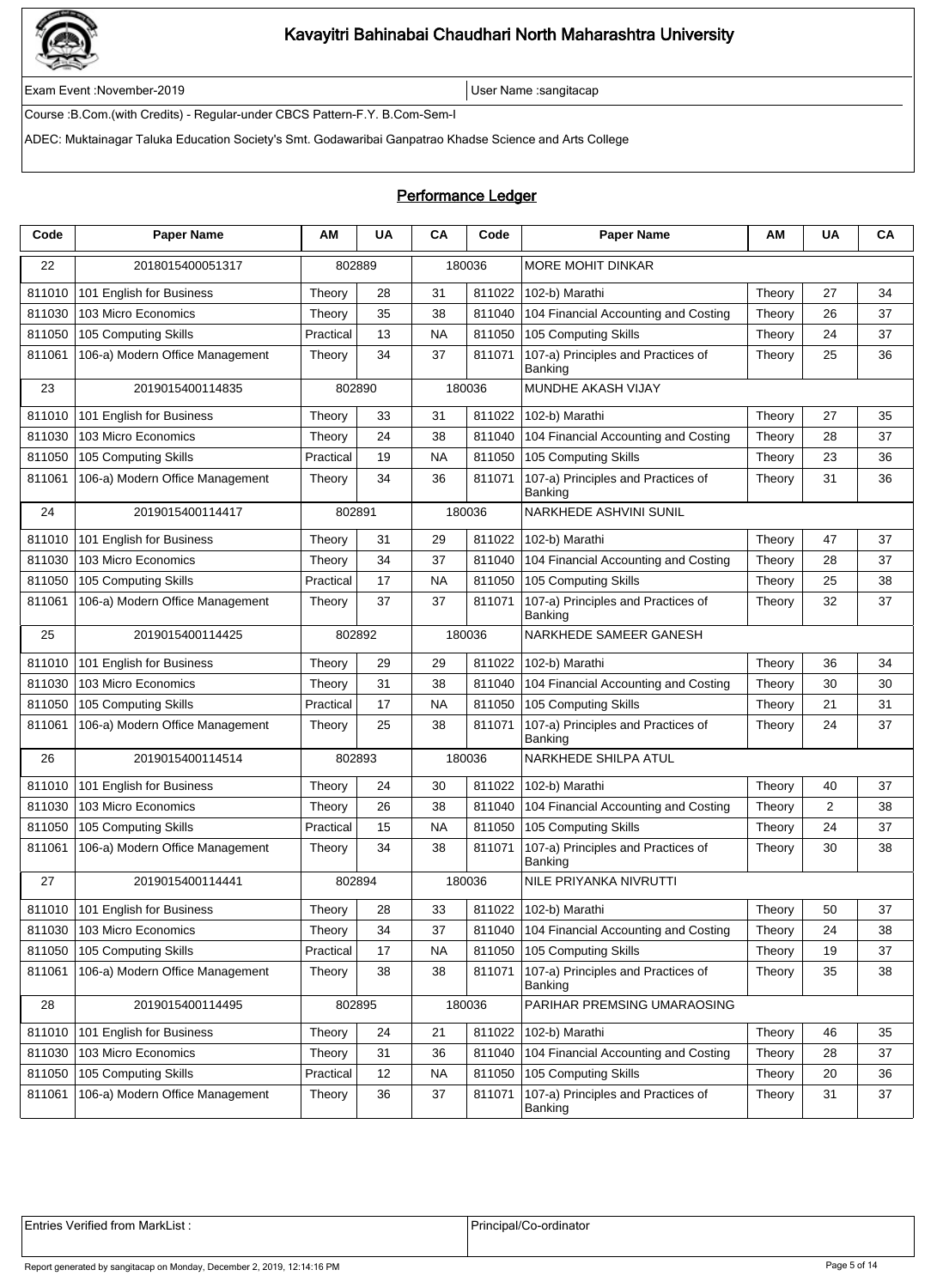

Exam Event :November-2019 User Name :sangitacap

Course :B.Com.(with Credits) - Regular-under CBCS Pattern-F.Y. B.Com-Sem-I

ADEC: Muktainagar Taluka Education Society's Smt. Godawaribai Ganpatrao Khadse Science and Arts College

### Performance Ledger

| Code   | <b>Paper Name</b>                 | ΑМ        | <b>UA</b> | CA        | Code   | <b>Paper Name</b>                             | АΜ     | <b>UA</b> | CA |
|--------|-----------------------------------|-----------|-----------|-----------|--------|-----------------------------------------------|--------|-----------|----|
| 29     | 2019015400114924                  | 802896    |           |           | 180036 | PATIL APEKSHA VINOD                           |        |           |    |
| 811010 | 101 English for Business          | Theory    | 24        | 24        | 811022 | 102-b) Marathi                                | Theory | 29        | 37 |
| 811030 | 103 Micro Economics               | Theory    | 27        | 36        | 811040 | 104 Financial Accounting and Costing          | Theory | 14        | 37 |
| 811050 | 105 Computing Skills              | Practical | 10        | <b>NA</b> | 811050 | 105 Computing Skills                          | Theory | 19        | 36 |
| 811061 | 106-a) Modern Office Management   | Theory    | 32        | 36        | 811071 | 107-a) Principles and Practices of<br>Banking | Theory | 24        | 37 |
| 30     | 2019015400114634                  | 802897    |           |           | 180036 | PATIL ARATI BALU                              |        |           |    |
| 811010 | 101 English for Business          | Theory    | 24        | 24        | 811022 | 102-b) Marathi                                | Theory | 40        | 37 |
| 811030 | 103 Micro Economics               | Theory    | 26        | 37        | 811040 | 104 Financial Accounting and Costing          | Theory | 4         | 37 |
| 811050 | 105 Computing Skills              | Practical | 10        | <b>NA</b> | 811050 | 105 Computing Skills                          | Theory | 18        | 37 |
| 811061 | 106-a) Modern Office Management   | Theory    | 24        | 37        | 811071 | 107-a) Principles and Practices of<br>Banking | Theory | 24        | 36 |
| 31     | 2019015400114433                  | 802898    |           |           | 180036 | PATIL ASHVINI BHAGAWAN                        |        |           |    |
| 811010 | 101 English for Business          | Theory    | 31        | 28        | 811022 | 102-b) Marathi                                | Theory | 42        | 37 |
| 811030 | 103 Micro Economics               | Theory    | 33        | 37        | 811040 | 104 Financial Accounting and Costing          | Theory | 24        | 36 |
| 811050 | 105 Computing Skills              | Practical | 16        | <b>NA</b> | 811050 | 105 Computing Skills                          | Theory | 23        | 37 |
| 811061 | 106-a) Modern Office Management   | Theory    | 28        | 37        | 811071 | 107-a) Principles and Practices of<br>Banking | Theory | 32        | 36 |
| 32     | 2019015400114402                  | 802899    |           |           | 180036 | PATIL ASHVINI SUBHASH                         |        |           |    |
| 811010 | 101 English for Business          | Theory    | 44        | 33        | 811022 | 102-b) Marathi                                | Theory | 46        | 37 |
| 811030 | 103 Micro Economics               | Theory    | 29        | 24        | 811040 | 104 Financial Accounting and Costing          | Theory | 36        | 37 |
| 811050 | 105 Computing Skills              | Practical | 17        | <b>NA</b> | 811050 | 105 Computing Skills                          | Theory | 28        | 38 |
| 811061 | 106-a) Modern Office Management   | Theory    | 28        | 24        | 811071 | 107-a) Principles and Practices of<br>Banking | Theory | 44        | 24 |
| 33     | 2019015400114391                  | 802900    |           |           | 180036 | PATIL BHUSHAN RAJENDRA                        |        |           |    |
| 811010 | 101 English for Business          | Theory    | 24        | 27        | 811022 | 102-b) Marathi                                | Theory | 24        | 34 |
| 811030 | 103 Micro Economics               | Theory    | 28        | 38        | 811040 | 104 Financial Accounting and Costing          | Theory | 25        | 36 |
| 811050 | 105 Computing Skills              | Practical | 17        | <b>NA</b> | 811050 | 105 Computing Skills                          | Theory | 23        | 37 |
| 811061 | 106-a) Modern Office Management   | Theory    | 26        | 37        | 811071 | 107-a) Principles and Practices of<br>Banking | Theory | 25        | 37 |
| 34     | 2019015400114866                  | 802901    |           |           | 180036 | PATIL NIKITA RAMCHANDRA                       |        |           |    |
|        | 811010   101 English for Business | Theory    | 31        | 33        |        | 811022 102-b) Marathi                         | Theory | 37        | 36 |
| 811030 | 103 Micro Economics               | Theory    | 26        | 38        |        | 811040 104 Financial Accounting and Costing   | Theory | 27        | 38 |
| 811050 | 105 Computing Skills              | Practical | 18        | NA.       | 811050 | 105 Computing Skills                          | Theory | 20        | 37 |
| 811061 | 106-a) Modern Office Management   | Theory    | 28        | 38        | 811071 | 107-a) Principles and Practices of<br>Banking | Theory | 24        | 37 |
| 35     | 2019015400114522                  | 802902    |           |           | 180036 | PATIL PAVAN BHIMSING                          |        |           |    |
| 811010 | 101 English for Business          | Theory    | 36        | 24        | 811022 | 102-b) Marathi                                | Theory | 45        | 34 |
| 811030 | 103 Micro Economics               | Theory    | 32        | 38        | 811040 | 104 Financial Accounting and Costing          | Theory | 30        | 37 |
| 811050 | 105 Computing Skills              | Practical | 16        | <b>NA</b> | 811050 | 105 Computing Skills                          | Theory | 35        | 36 |
| 811061 | 106-a) Modern Office Management   | Theory    | 42        | 38        | 811071 | 107-a) Principles and Practices of<br>Banking | Theory | 42        | 37 |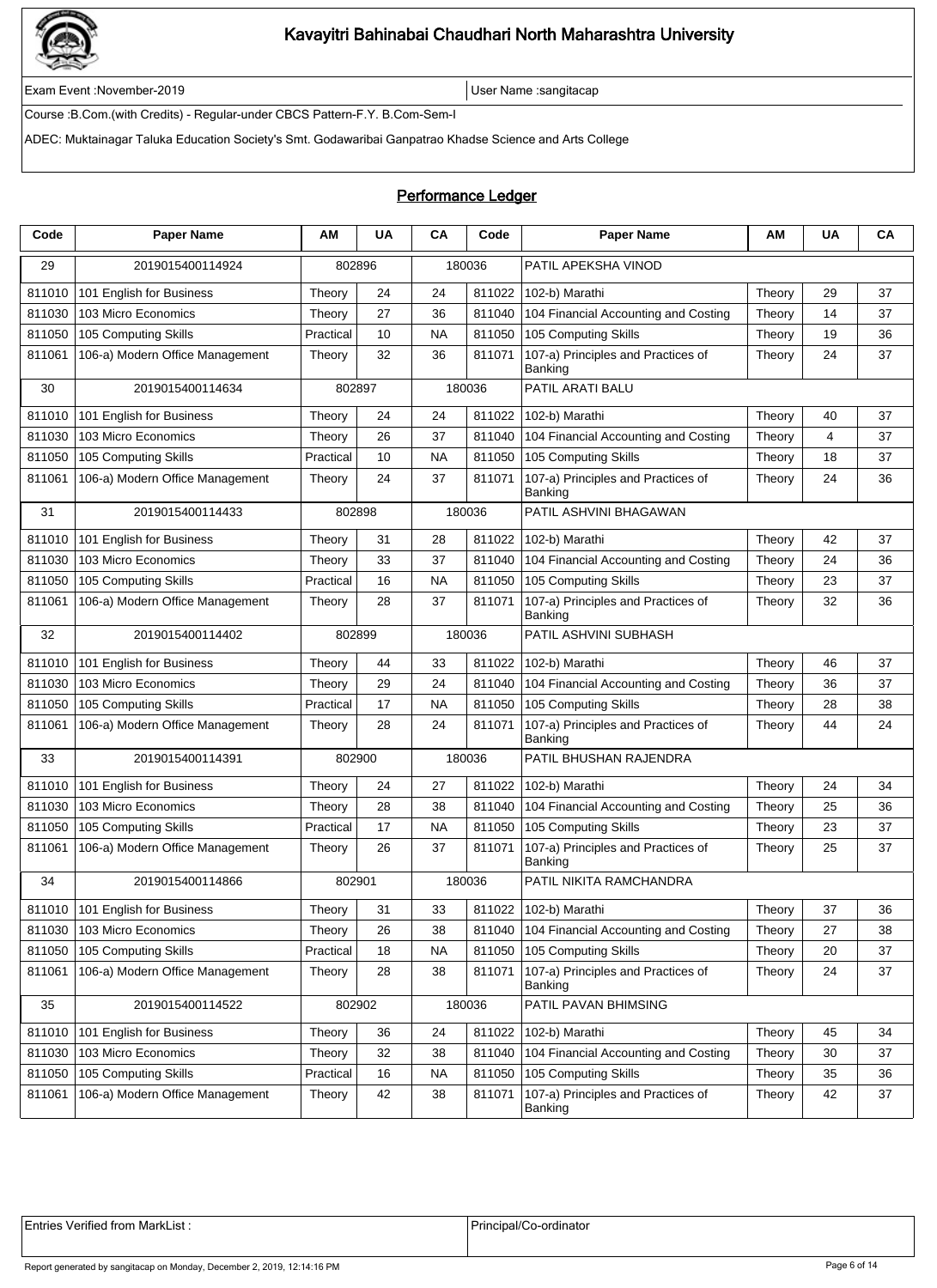

Exam Event :November-2019 User Name :sangitacap

Course :B.Com.(with Credits) - Regular-under CBCS Pattern-F.Y. B.Com-Sem-I

ADEC: Muktainagar Taluka Education Society's Smt. Godawaribai Ganpatrao Khadse Science and Arts College

### Performance Ledger

| Code   | <b>Paper Name</b>                 | ΑМ        | <b>UA</b> | CA        | Code   | <b>Paper Name</b>                             | АΜ     | <b>UA</b> | CA |
|--------|-----------------------------------|-----------|-----------|-----------|--------|-----------------------------------------------|--------|-----------|----|
| 36     | 2017015400216574                  | 802903    |           |           | 180036 | PATIL PRATIK PRAKASH                          |        |           |    |
| 811010 | 101 English for Business          | Theory    | 32        | 28        | 811022 | 102-b) Marathi                                | Theory | 39        | 34 |
| 811030 | 103 Micro Economics               | Theory    | 24        | 37        | 811040 | 104 Financial Accounting and Costing          | Theory | 26        | 38 |
| 811050 | 105 Computing Skills              | Practical | 17        | <b>NA</b> | 811050 | 105 Computing Skills                          | Theory | 23        | 38 |
| 811061 | 106-a) Modern Office Management   | Theory    | 24        | 38        | 811071 | 107-a) Principles and Practices of<br>Banking | Theory | 33        | 36 |
| 37     | 2019015400114456                  | 802904    |           |           | 180036 | PATIL PRATIKSHA BHAGWAN                       |        |           |    |
| 811010 | 101 English for Business          | Theory    | 34        | 26        | 811022 | 102-b) Marathi                                | Theory | 34        | 36 |
| 811030 | 103 Micro Economics               | Theory    | 26        | 37        | 811040 | 104 Financial Accounting and Costing          | Theory | 27        | 38 |
| 811050 | 105 Computing Skills              | Practical | 16        | <b>NA</b> | 811050 | 105 Computing Skills                          | Theory | 27        | 38 |
| 811061 | 106-a) Modern Office Management   | Theory    | 29        | 37        | 811071 | 107-a) Principles and Practices of<br>Banking | Theory | 41        | 38 |
| 38     | 2019015400114464                  | 802905    |           |           | 180036 | PATIL PRATIKSHA GOPALSING                     |        |           |    |
| 811010 | 101 English for Business          | Theory    | 32        | 29        | 811022 | 102-b) Marathi                                | Theory | 41        | 36 |
| 811030 | 103 Micro Economics               | Theory    | 24        | 38        | 811040 | 104 Financial Accounting and Costing          | Theory | 26        | 36 |
| 811050 | 105 Computing Skills              | Practical | 17        | <b>NA</b> | 811050 | 105 Computing Skills                          | Theory | 35        | 37 |
| 811061 | 106-a) Modern Office Management   | Theory    | 34        | 37        | 811071 | 107-a) Principles and Practices of<br>Banking | Theory | 34        | 38 |
| 39     | 2019015400114506                  | 802906    |           |           | 180036 | PATIL ROSHAN VIKRAM                           |        |           |    |
| 811010 | 101 English for Business          | Theory    | 24        | 24        | 811022 | 102-b) Marathi                                | Theory | 41        | 34 |
| 811030 | 103 Micro Economics               | Theory    | 30        | 38        | 811040 | 104 Financial Accounting and Costing          | Theory | 24        | 36 |
| 811050 | 105 Computing Skills              | Practical | 12        | <b>NA</b> | 811050 | 105 Computing Skills                          | Theory | 21        | 37 |
| 811061 | 106-a) Modern Office Management   | Theory    | 32        | 37        | 811071 | 107-a) Principles and Practices of<br>Banking | Theory | 33        | 37 |
| 40     | 2019015400116513                  | 802907    |           |           | 180036 | PATIL SHRIKRUSHNA SHANKAR                     |        |           |    |
| 811010 | 101 English for Business          | Theory    | 27        | 22        | 811022 | 102-b) Marathi                                | Theory | 30        | 35 |
| 811030 | 103 Micro Economics               | Theory    | 25        | 37        | 811040 | 104 Financial Accounting and Costing          | Theory | 2         | 30 |
| 811050 | 105 Computing Skills              | Practical | AB        | <b>NA</b> | 811050 | 105 Computing Skills                          | Theory | 28        | 32 |
| 811061 | 106-a) Modern Office Management   | Theory    | 30        | 37        | 811071 | 107-a) Principles and Practices of<br>Banking | Theory | 24        | 37 |
| 41     | 2019015400114472                  | 802908    |           |           | 180036 | PATIL SHWETA SATISH                           |        |           |    |
|        | 811010   101 English for Business | Theory    | 40        | 33        |        | 811022 102-b) Marathi                         | Theory | $50\,$    | 36 |
| 811030 | 103 Micro Economics               | Theory    | 36        | 38        |        | 811040 104 Financial Accounting and Costing   | Theory | 37        | 38 |
| 811050 | 105 Computing Skills              | Practical | 17        | NA        | 811050 | 105 Computing Skills                          | Theory | 35        | 37 |
| 811061 | 106-a) Modern Office Management   | Theory    | 43        | 38        | 811071 | 107-a) Principles and Practices of<br>Banking | Theory | 43        | 36 |
| 42     | 2019015400116602                  | 802909    |           |           | 180036 | PATIL SULABHA UTTAM                           |        |           |    |
| 811010 | 101 English for Business          | Theory    | 35        | 31        | 811022 | 102-b) Marathi                                | Theory | 45        | 37 |
| 811030 | 103 Micro Economics               | Theory    | 27        | 38        | 811040 | 104 Financial Accounting and Costing          | Theory | 16        | 37 |
| 811050 | 105 Computing Skills              | Practical | 15        | <b>NA</b> | 811050 | 105 Computing Skills                          | Theory | 27        | 38 |
| 811061 | 106-a) Modern Office Management   | Theory    | 32        | 38        | 811071 | 107-a) Principles and Practices of<br>Banking | Theory | 37        | 36 |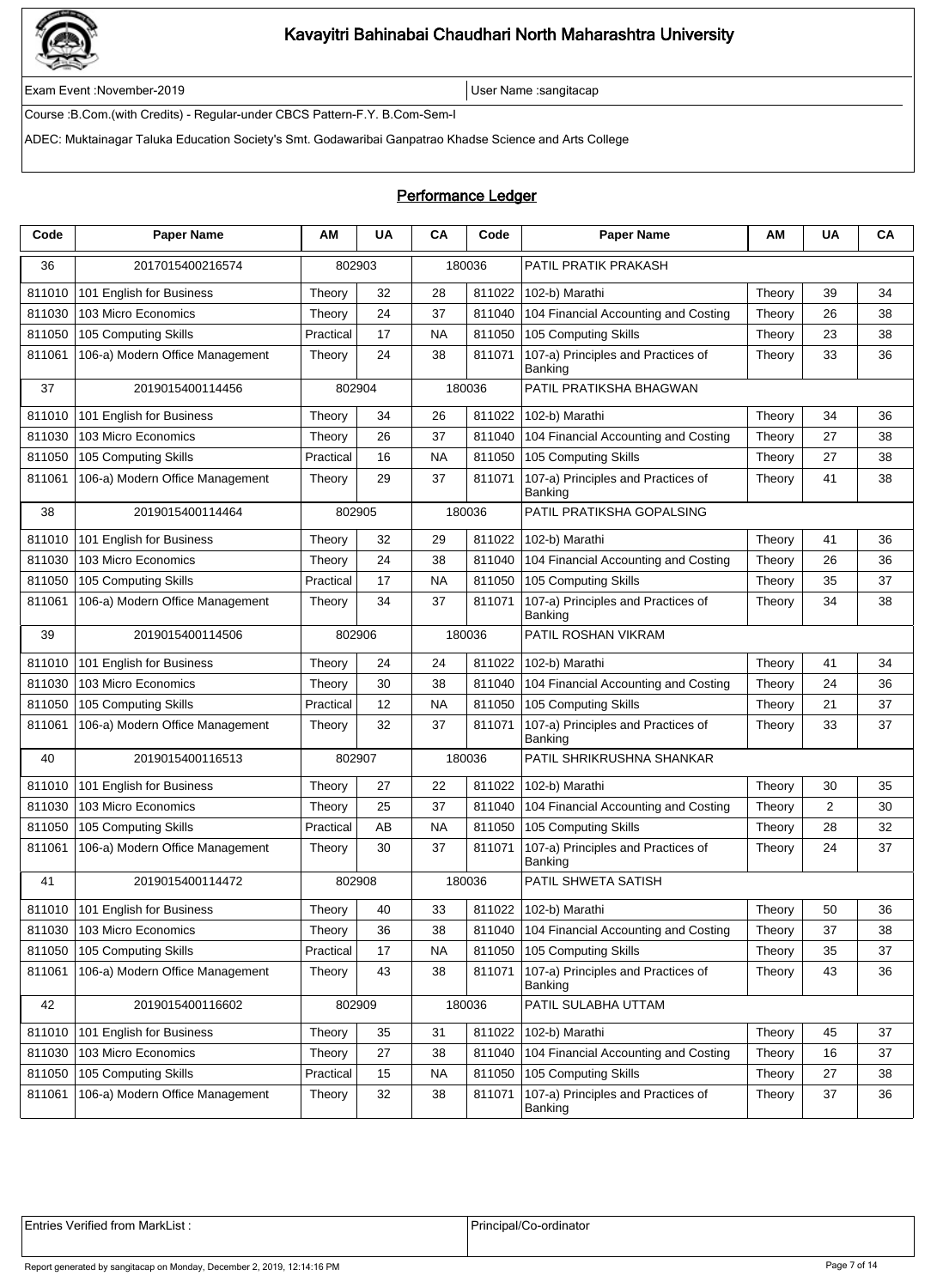

Exam Event :November-2019 User Name :sangitacap

Course :B.Com.(with Credits) - Regular-under CBCS Pattern-F.Y. B.Com-Sem-I

ADEC: Muktainagar Taluka Education Society's Smt. Godawaribai Ganpatrao Khadse Science and Arts College

### Performance Ledger

| Code   | <b>Paper Name</b>                 | ΑМ        | <b>UA</b> | CA        | Code   | <b>Paper Name</b>                             | АΜ     | <b>UA</b> | CA |
|--------|-----------------------------------|-----------|-----------|-----------|--------|-----------------------------------------------|--------|-----------|----|
| 43     | 2019015400114731                  | 802910    |           |           | 180036 | PATIL VIJAY PRAMOD                            |        |           |    |
| 811010 | 101 English for Business          | Theory    | 36        | 27        | 811022 | 102-b) Marathi                                | Theory | 39        | 34 |
| 811030 | 103 Micro Economics               | Theory    | 26        | 37        | 811040 | 104 Financial Accounting and Costing          | Theory | 6         | 30 |
| 811050 | 105 Computing Skills              | Practical | 18        | <b>NA</b> | 811050 | 105 Computing Skills                          | Theory | 28        | 32 |
| 811061 | 106-a) Modern Office Management   | Theory    | 33        | 36        | 811071 | 107-a) Principles and Practices of<br>Banking | Theory | 32        | 36 |
| 44     | 2019015400114851                  | 802911    |           |           | 180036 | RANE NEHA ANANT                               |        |           |    |
| 811010 | 101 English for Business          | Theory    | 29        | 34        | 811022 | 102-b) Marathi                                | Theory | 36        | 37 |
| 811030 | 103 Micro Economics               | Theory    | 24        | 38        | 811040 | 104 Financial Accounting and Costing          | Theory | 24        | 38 |
| 811050 | 105 Computing Skills              | Practical | 17        | <b>NA</b> | 811050 | 105 Computing Skills                          | Theory | 25        | 37 |
| 811061 | 106-a) Modern Office Management   | Theory    | 24        | 38        | 811071 | 107-a) Principles and Practices of<br>Banking | Theory | 31        | 38 |
| 45     | 2019015400114746                  | 802912    |           |           | 180036 | SALUNKE NILAM JAGJEEVAN                       |        |           |    |
| 811010 | 101 English for Business          | Theory    | 24        | 22        | 811022 | 102-b) Marathi                                | Theory | 32        | 37 |
| 811030 | 103 Micro Economics               | Theory    | 12        | 38        | 811040 | 104 Financial Accounting and Costing          | Theory | 5         | 32 |
| 811050 | 105 Computing Skills              | Practical | AB        | <b>NA</b> | 811050 | 105 Computing Skills                          | Theory | 18        | 30 |
| 811061 | 106-a) Modern Office Management   | Theory    | 24        | 37        | 811071 | 107-a) Principles and Practices of<br>Banking | Theory | 31        | 38 |
| 46     | 2019015400129815                  | 802913    |           |           | 180036 | SAPKALE KAJAL SANJAY                          |        |           |    |
| 811010 | 101 English for Business          | Theory    | 28        | 30        | 811022 | 102-b) Marathi                                | Theory | 26        | 37 |
| 811030 | 103 Micro Economics               | Theory    | 34        | 37        | 811040 | 104 Financial Accounting and Costing          | Theory | 29        | 38 |
| 811050 | 105 Computing Skills              | Practical | 18        | <b>NA</b> | 811050 | 105 Computing Skills                          | Theory | 30        | 39 |
| 811061 | 106-a) Modern Office Management   | Theory    | 39        | 37        | 811071 | 107-a) Principles and Practices of<br>Banking | Theory | 37        | 38 |
| 47     | 2019015400114383                  | 802914    |           |           | 180036 | TEJI NITIN VASANT                             |        |           |    |
| 811010 | 101 English for Business          | Theory    | 24        | 18        | 811022 | 102-b) Marathi                                | Theory | 24        | 34 |
| 811030 | 103 Micro Economics               | Theory    | 8         | 36        | 811040 | 104 Financial Accounting and Costing          | Theory | 27        | 31 |
| 811050 | 105 Computing Skills              | Practical | 12        | <b>NA</b> | 811050 | 105 Computing Skills                          | Theory | 19        | 32 |
| 811061 | 106-a) Modern Office Management   | Theory    | 24        | 36        | 811071 | 107-a) Principles and Practices of<br>Banking | Theory | 25        | 37 |
| 48     | 2019015400114576                  | 802915    |           |           | 180036 | UMBARKAR APEKSHA NINA                         |        |           |    |
|        | 811010   101 English for Business | Theory    | 35        | 34        |        | 811022 102-b) Marathi                         | Theory | 39        | 37 |
| 811030 | 103 Micro Economics               | Theory    | 29        | 38        |        | 811040 104 Financial Accounting and Costing   | Theory | 24        | 37 |
| 811050 | 105 Computing Skills              | Practical | 16        | NA        | 811050 | 105 Computing Skills                          | Theory | 35        | 38 |
| 811061 | 106-a) Modern Office Management   | Theory    | 31        | 37        | 811071 | 107-a) Principles and Practices of<br>Banking | Theory | 34        | 38 |
| 49     | 2019015400114592                  | 802916    |           |           | 180036 | WAGH RINA RAJU                                |        |           |    |
| 811010 | 101 English for Business          | Theory    | 34        | 29        | 811021 | 102-a) English                                | Theory | 30        | 34 |
| 811030 | 103 Micro Economics               | Theory    | 28        | 38        | 811040 | 104 Financial Accounting and Costing          | Theory | 26        | 37 |
| 811050 | 105 Computing Skills              | Practical | 16        | <b>NA</b> | 811050 | 105 Computing Skills                          | Theory | 22        | 36 |
| 811061 | 106-a) Modern Office Management   | Theory    | 35        | 38        | 811071 | 107-a) Principles and Practices of<br>Banking | Theory | 31        | 38 |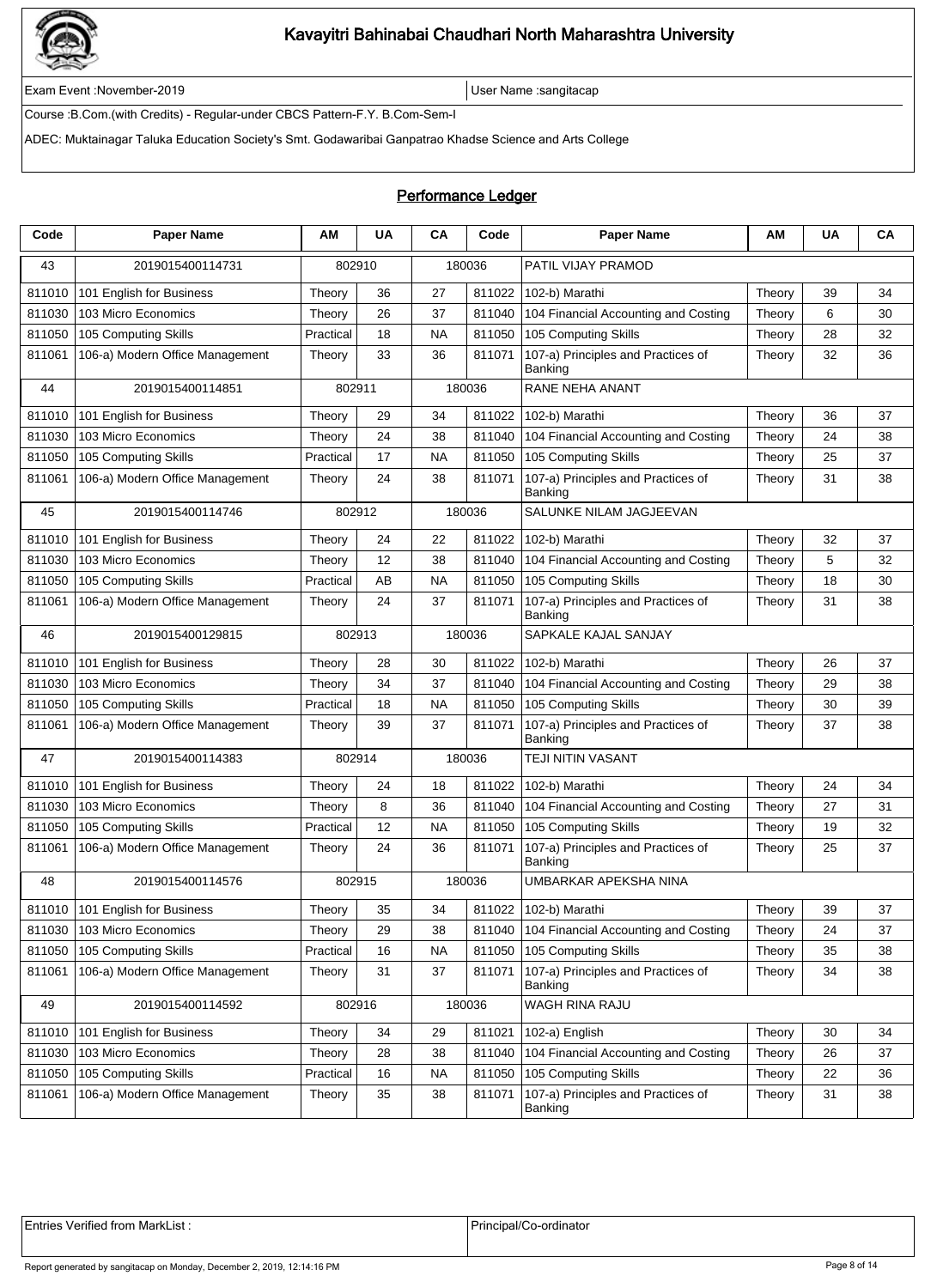

Exam Event :November-2019 User Name :sangitacap

Course :B.Com.(with Credits) - Regular-under CBCS Pattern-F.Y. B.Com-Sem-I

ADEC: Muktainagar Taluka Education Society's Smt. Godawaribai Ganpatrao Khadse Science and Arts College

### Performance Ledger

| Code   | <b>Paper Name</b>               | ΑM        | <b>UA</b>      | CA                       | Code   | <b>Paper Name</b>                             | ΑМ     | <b>UA</b> | CA                       |
|--------|---------------------------------|-----------|----------------|--------------------------|--------|-----------------------------------------------|--------|-----------|--------------------------|
| 50     | 2017015400178867                |           | 802917         |                          | 180036 | ZAMBARE RITESH DNYANDEO                       |        |           |                          |
| 811010 | 101 English for Business        | Theory    | 32             | 29                       | 811022 | 102-b) Marathi                                | Theory | 51        | 34                       |
| 811030 | 103 Micro Economics             | Theory    | 26             | 37                       | 811040 | 104 Financial Accounting and Costing          | Theory | 33        | 37                       |
| 811050 | 105 Computing Skills            | Practical | 18             | <b>NA</b>                | 811050 | 105 Computing Skills                          | Theory | 33        | 38                       |
| 811061 | 106-a) Modern Office Management | Theory    | 40             | 37                       | 811071 | 107-a) Principles and Practices of<br>Banking | Theory | 42        | 37                       |
| 51     | 2019015400320591                | 803037    |                |                          | 180154 | AMBEKAR DNYANESHWAR DEVIDDAS                  |        |           |                          |
| 811010 | 101 English for Business        | Theory    | 26             | $\overline{\phantom{a}}$ | 811022 | 102-b) Marathi                                | Theory | 39        | $\overline{a}$           |
| 811030 | 103 Micro Economics             | Theory    | 29             | $\overline{\phantom{a}}$ | 811040 | 104 Financial Accounting and Costing          | Theory | 13        | --                       |
| 811050 | 105 Computing Skills            | Practical | 17             | <b>NA</b>                | 811050 | 105 Computing Skills                          | Theory | 25        | $\overline{\phantom{a}}$ |
| 811061 | 106-a) Modern Office Management | Theory    | 24             | 44                       | 811071 | 107-a) Principles and Practices of<br>Banking | Theory | 31        | $\overline{\phantom{a}}$ |
| 52     | 2019015400320513                |           | 803038         |                          | 180154 | <b>BORASE SHUBHANGI NIVRUTTI</b>              |        |           |                          |
| 811010 | 101 English for Business        | Theory    | 24             | ц,                       | 811022 | 102-b) Marathi                                | Theory | 40        | $\overline{a}$           |
| 811030 | 103 Micro Economics             | Theory    | $\overline{2}$ | Ξ.                       | 811040 | 104 Financial Accounting and Costing          | Theory | 11        | $\overline{\phantom{a}}$ |
| 811050 | 105 Computing Skills            | Practical | AB             | <b>NA</b>                | 811050 | 105 Computing Skills                          | Theory | 16        | $\overline{\phantom{a}}$ |
| 811061 | 106-a) Modern Office Management | Theory    | 24             | $- -$                    | 811071 | 107-a) Principles and Practices of<br>Banking | Theory | 27        | --                       |
| 53     | 2019015400320505                |           | 803039         | 180154                   |        | CHAUDHARI RAKHI NANDKISHOR                    |        |           |                          |
| 811010 | 101 English for Business        | Theory    | 41             | Ξ.                       | 811022 | 102-b) Marathi                                | Theory | 42        | $\overline{\phantom{a}}$ |
| 811030 | 103 Micro Economics             | Theory    | 43             | Ξ.                       | 811040 | 104 Financial Accounting and Costing          | Theory | 41        | $\overline{\phantom{a}}$ |
| 811050 | 105 Computing Skills            | Practical | 18             | <b>NA</b>                | 811050 | 105 Computing Skills                          | Theory | 26        | ۰.                       |
| 811061 | 106-a) Modern Office Management | Theory    | 36             | $\overline{\phantom{a}}$ | 811071 | 107-a) Principles and Practices of<br>Banking | Theory | 33        | $\overline{\phantom{a}}$ |
| 54     | 2019015400320397                |           | 803040         |                          | 180154 | CHIM DIPAK SAMADHAN                           |        |           |                          |
| 811010 | 101 English for Business        | Theory    | 25             | $\overline{\phantom{a}}$ | 811022 | 102-b) Marathi                                | Theory | 41        | $\overline{a}$           |
| 811030 | 103 Micro Economics             | Theory    | 24             | щ.                       | 811040 | 104 Financial Accounting and Costing          | Theory | 26        | $\sim$                   |
| 811050 | 105 Computing Skills            | Practical | 15             | <b>NA</b>                | 811050 | 105 Computing Skills                          | Theory | 29        | $\sim$                   |
| 811061 | 106-a) Modern Office Management | Theory    | 29             | $\overline{\phantom{a}}$ | 811071 | 107-a) Principles and Practices of<br>Banking | Theory | 32        | $\overline{a}$           |
| 55     | 2019015400320455                | 803041    |                |                          | 180154 | DATE APEKSHA RAVINDRA                         |        |           |                          |
|        | 811010 101 English for Business | Theory    | 37             |                          |        | 811022 102-b) Marathi                         | Theory | 50        |                          |
| 811030 | 103 Micro Economics             | Theory    | 39             | $\overline{\phantom{a}}$ | 811040 | 104 Financial Accounting and Costing          | Theory | 35        | $\overline{\phantom{a}}$ |
| 811050 | 105 Computing Skills            | Practical | 18             | NA                       | 811050 | 105 Computing Skills                          | Theory | 32        | ۰.                       |
| 811061 | 106-a) Modern Office Management | Theory    | 34             | щ.                       | 811071 | 107-a) Principles and Practices of<br>Banking | Theory | 35        | ۰.                       |
| 56     | 2019015400320672                | 803042    |                |                          | 180154 | DHENGE SOPAN NIVRUTTI                         |        |           |                          |
| 811010 | 101 English for Business        | Theory    | 32             | $\overline{\phantom{a}}$ | 811022 | 102-b) Marathi                                | Theory | 45        | --                       |
| 811030 | 103 Micro Economics             | Theory    | 34             | --                       | 811040 | 104 Financial Accounting and Costing          | Theory | 35        | $\overline{\phantom{a}}$ |
| 811050 | 105 Computing Skills            | Practical | 17             | NA                       | 811050 | 105 Computing Skills                          | Theory | 22        | $\overline{\phantom{a}}$ |
| 811061 | 106-a) Modern Office Management | Theory    | 26             | Ξ.                       | 811071 | 107-a) Principles and Practices of<br>Banking | Theory | 32        | $\overline{\phantom{a}}$ |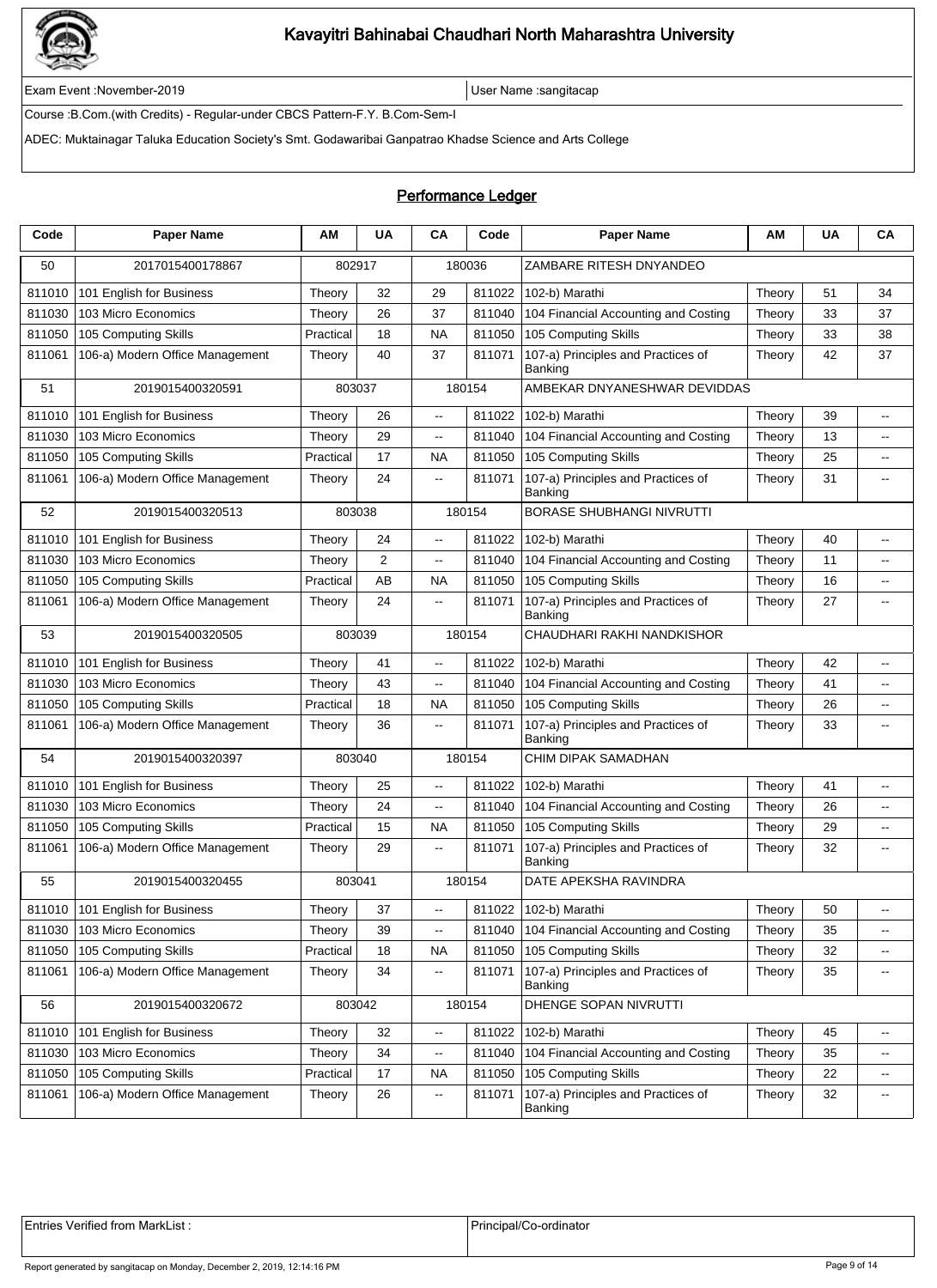

Exam Event :November-2019 User Name :sangitacap

Course :B.Com.(with Credits) - Regular-under CBCS Pattern-F.Y. B.Com-Sem-I

ADEC: Muktainagar Taluka Education Society's Smt. Godawaribai Ganpatrao Khadse Science and Arts College

### Performance Ledger

| Code   | <b>Paper Name</b>                 | ΑM        | <b>UA</b> | CA                       | Code   | <b>Paper Name</b>                                    | ΑМ     | <b>UA</b> | CA                                            |
|--------|-----------------------------------|-----------|-----------|--------------------------|--------|------------------------------------------------------|--------|-----------|-----------------------------------------------|
| 57     | 2019015400355076                  |           | 803043    |                          | 180154 | <b>FUTWAIK SACHIN SANTOSH</b>                        |        |           |                                               |
| 811010 | 101 English for Business          | Theory    | 24        | .,                       | 811022 | 102-b) Marathi                                       | Theory | 37        | $\overline{\phantom{a}}$                      |
| 811030 | 103 Micro Economics               | Theory    | 29        | Ξ.                       | 811040 | 104 Financial Accounting and Costing                 | Theory | 27        | $\overline{\phantom{a}}$                      |
| 811050 | 105 Computing Skills              | Practical | 16        | <b>NA</b>                | 811050 | 105 Computing Skills                                 | Theory | 23        | $\overline{\phantom{a}}$                      |
| 811061 | 106-a) Modern Office Management   | Theory    | 31        | .,                       | 811071 | 107-a) Principles and Practices of<br>Banking        | Theory | 29        | $\overline{\phantom{a}}$                      |
| 58     | 2019015400320416                  | 803044    |           |                          | 180154 | <b>GHAIT RADHA SANJAY</b>                            |        |           |                                               |
| 811010 | 101 English for Business          | Theory    | 27        | $\overline{a}$           | 811022 | 102-b) Marathi                                       | Theory | 44        | $\overline{a}$                                |
| 811030 | 103 Micro Economics               | Theory    | 38        | $\overline{\phantom{a}}$ | 811040 | 104 Financial Accounting and Costing                 | Theory | 25        | $\overline{a}$                                |
| 811050 | 105 Computing Skills              | Practical | 18        | <b>NA</b>                | 811050 | 105 Computing Skills                                 | Theory | 27        | $\sim$                                        |
| 811061 | 106-a) Modern Office Management   | Theory    | 28        | Ξ.                       | 811071 | 107-a) Principles and Practices of<br>Banking        | Theory | 28        | $\overline{a}$                                |
| 59     | 2017015400179735                  |           | 803045    |                          | 180154 | KACHARE AKASH PRAKASH                                |        |           |                                               |
| 811010 | 101 English for Business          | Theory    | 27        | $\overline{\phantom{a}}$ | 811022 | 102-b) Marathi                                       | Theory | 33        | $\overline{\phantom{a}}$                      |
| 811030 | 103 Micro Economics               | Theory    | 37        | Ξ.                       | 811040 | 104 Financial Accounting and Costing                 | Theory | 27        | $\overline{\phantom{a}}$                      |
| 811050 | 105 Computing Skills              | Practical | 15        | <b>NA</b>                | 811050 | 105 Computing Skills                                 | Theory | 19        | $\overline{\phantom{a}}$                      |
| 811061 | 106-a) Modern Office Management   | Theory    | 26        | $- -$                    | 811071 | 107-a) Principles and Practices of<br>Banking        | Theory | 26        | --                                            |
| 60     | 2019015400320602                  | 803046    |           | 180154                   |        | KHAN HEENA KAUSAR QAYYUM                             |        |           |                                               |
| 811010 | 101 English for Business          | Theory    | AB        | Ξ.                       | 811022 | 102-b) Marathi                                       | Theory | AB        | --                                            |
| 811030 | 103 Micro Economics               | Theory    | AB        | Ξ.                       | 811040 | 104 Financial Accounting and Costing                 | Theory | AB        | --                                            |
| 811050 | 105 Computing Skills              | Practical | AB        | <b>NA</b>                | 811050 | 105 Computing Skills                                 | Theory | AB        | $\overline{\phantom{a}}$                      |
| 811061 | 106-a) Modern Office Management   | Theory    | AB        | щ.                       | 811071 | 107-a) Principles and Practices of<br>Banking        | Theory | AB        | $\overline{\phantom{a}}$                      |
| 61     | 2019015400320583                  |           | 803047    |                          | 180154 | KHARATE SHIVAM UKHARDA                               |        |           |                                               |
| 811010 | 101 English for Business          | Theory    | 29        | --                       | 811022 | 102-b) Marathi                                       | Theory | 41        | -−                                            |
| 811030 | 103 Micro Economics               | Theory    | 36        | Ξ.                       | 811040 | 104 Financial Accounting and Costing                 | Theory | 31        | $\overline{\phantom{a}}$                      |
| 811050 | 105 Computing Skills              | Practical | 18        | <b>NA</b>                | 811050 | 105 Computing Skills                                 | Theory | 30        | $\mathord{\hspace{1pt}\text{--}\hspace{1pt}}$ |
| 811061 | 106-a) Modern Office Management   | Theory    | 34        | $\overline{\phantom{a}}$ | 811071 | 107-a) Principles and Practices of<br><b>Banking</b> | Theory | 32        | --                                            |
| 62     | 2019015400320494                  | 803048    |           |                          | 180154 | KHIRALKAR VIJAY SANJAY                               |        |           |                                               |
|        | 811010   101 English for Business | Theory    | 24        |                          |        | 811022 102-b) Marathi                                | Theory | 31        |                                               |
| 811030 | 103 Micro Economics               | Theory    | 8         | $- -$                    | 811040 | 104 Financial Accounting and Costing                 | Theory | 16        | $\overline{\phantom{a}}$                      |
| 811050 | 105 Computing Skills              | Practical | 17        | NА                       | 811050 | 105 Computing Skills                                 | Theory | 18        | $\overline{\phantom{a}}$                      |
| 811061 | 106-a) Modern Office Management   | Theory    | 25        | ٠.                       | 811071 | 107-a) Principles and Practices of<br>Banking        | Theory | 24        | $\overline{\phantom{a}}$                      |
| 63     | 2019015400320544                  | 803049    |           |                          | 180154 | KHIROLKAR ASHWINI VASUDEO                            |        |           |                                               |
| 811010 | 101 English for Business          | Theory    | 26        | ۰.                       | 811022 | 102-b) Marathi                                       | Theory | 42        | -−                                            |
| 811030 | 103 Micro Economics               | Theory    | 29        | ٠.                       | 811040 | 104 Financial Accounting and Costing                 | Theory | 29        | ۰.                                            |
| 811050 | 105 Computing Skills              | Practical | 16        | NA                       | 811050 | 105 Computing Skills                                 | Theory | 27        | $\mathbf{H}$                                  |
| 811061 | 106-a) Modern Office Management   | Theory    | 35        | --                       | 811071 | 107-a) Principles and Practices of<br>Banking        | Theory | 35        | $\overline{\phantom{a}}$                      |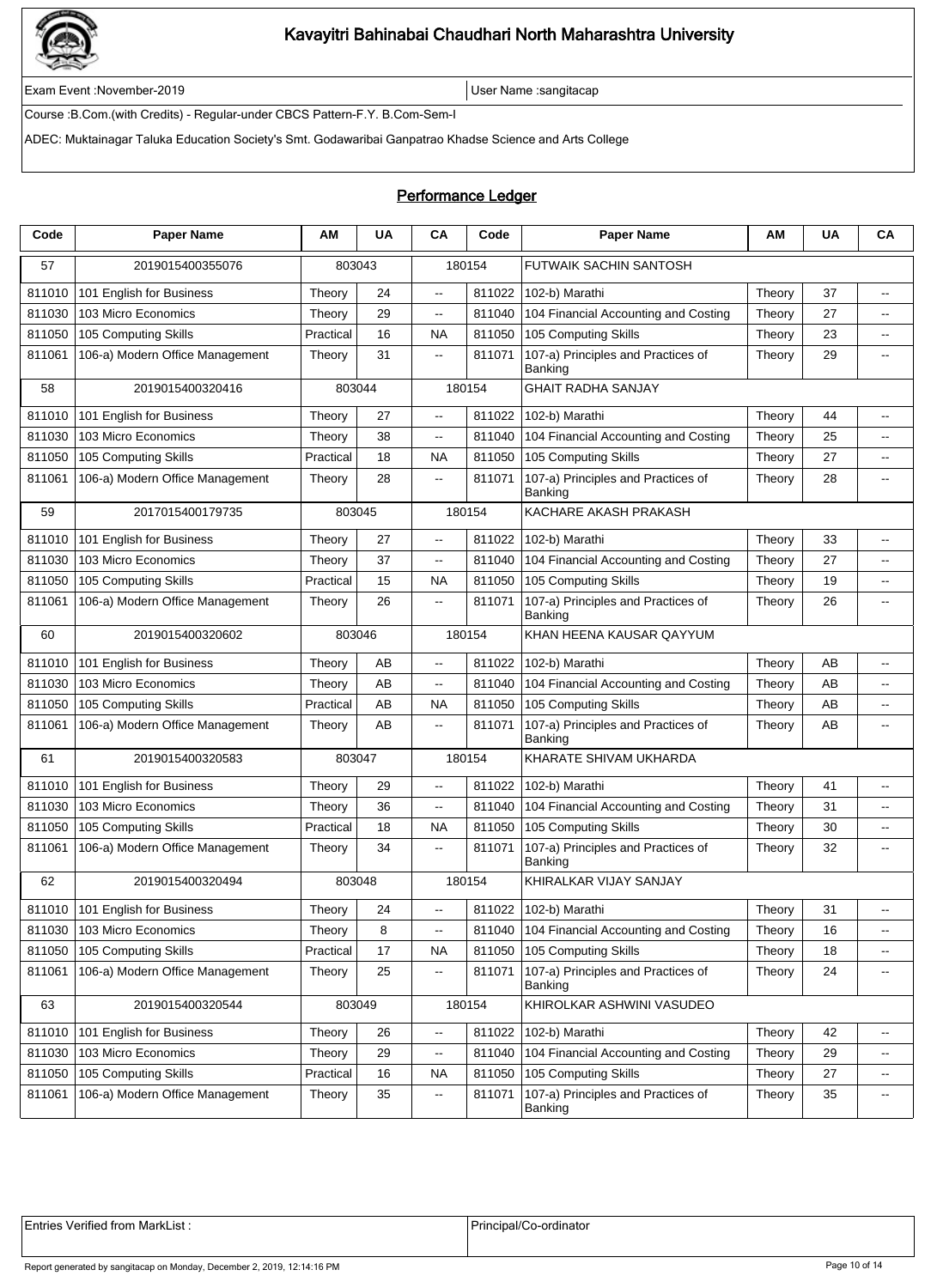

Exam Event :November-2019 User Name :sangitacap

Course :B.Com.(with Credits) - Regular-under CBCS Pattern-F.Y. B.Com-Sem-I

ADEC: Muktainagar Taluka Education Society's Smt. Godawaribai Ganpatrao Khadse Science and Arts College

### Performance Ledger

| Code   | <b>Paper Name</b>               | ΑM        | <b>UA</b> | CA                       | Code   | <b>Paper Name</b>                             | AM     | <b>UA</b>    | CA                       |
|--------|---------------------------------|-----------|-----------|--------------------------|--------|-----------------------------------------------|--------|--------------|--------------------------|
| 64     | 2019015400320463                |           | 803050    |                          | 180154 | KHIROLKAR CHETAN PANDURANG                    |        |              |                          |
| 811010 | 101 English for Business        | Theory    | 24        | $\overline{\phantom{a}}$ | 811022 | 102-b) Marathi                                | Theory | 27           | $\overline{\phantom{a}}$ |
| 811030 | 103 Micro Economics             | Theory    | 6         | Ξ.                       | 811040 | 104 Financial Accounting and Costing          | Theory | 10           | $\overline{a}$           |
| 811050 | 105 Computing Skills            | Practical | AB        | <b>NA</b>                | 811050 | 105 Computing Skills                          | Theory | 20           | $\overline{a}$           |
| 811061 | 106-a) Modern Office Management | Theory    | 15        | --                       | 811071 | 107-a) Principles and Practices of<br>Banking | Theory | 17           | $\overline{\phantom{a}}$ |
| 65     | 2019015400320536                | 803051    |           |                          | 180154 | KHIROLKAR VIJAY JAGDEO                        |        |              |                          |
| 811010 | 101 English for Business        | Theory    | 26        | $\overline{\phantom{a}}$ | 811022 | 102-b) Marathi                                | Theory | 29           | цц.                      |
| 811030 | 103 Micro Economics             | Theory    | 4         | $\overline{\phantom{a}}$ | 811040 | 104 Financial Accounting and Costing          | Theory | 4            | --                       |
| 811050 | 105 Computing Skills            | Practical | 15        | <b>NA</b>                | 811050 | 105 Computing Skills                          | Theory | 24           | $\overline{\phantom{a}}$ |
| 811061 | 106-a) Modern Office Management | Theory    | 25        | 44                       | 811071 | 107-a) Principles and Practices of<br>Banking | Theory | 24           | $\overline{\phantom{a}}$ |
| 66     | 2019015400368107                | 803052    |           |                          | 180154 | KOLI GANESH LAXMAN                            |        |              |                          |
| 811010 | 101 English for Business        | Theory    | 25        | ц,                       | 811022 | 102-b) Marathi                                | Theory | 33           | $\overline{a}$           |
| 811030 | 103 Micro Economics             | Theory    | 52        | Ξ.                       | 811040 | 104 Financial Accounting and Costing          | Theory | 30           | $\overline{\phantom{a}}$ |
| 811050 | 105 Computing Skills            | Practical | 18        | <b>NA</b>                | 811050 | 105 Computing Skills                          | Theory | 22           | $\overline{\phantom{a}}$ |
| 811061 | 106-a) Modern Office Management | Theory    | 26        | $- -$                    | 811071 | 107-a) Principles and Practices of<br>Banking | Theory | 16           | --                       |
| 67     | 2019015400320521                | 803053    |           |                          | 180154 | LAHULKAR PALLAVI UTTAM                        |        |              |                          |
| 811010 | 101 English for Business        | Theory    | 36        | Ξ.                       | 811022 | 102-b) Marathi                                | Theory | 50           | $\overline{\phantom{a}}$ |
| 811030 | 103 Micro Economics             | Theory    | 39        | Ξ.                       | 811040 | 104 Financial Accounting and Costing          | Theory | 32           | $\overline{\phantom{a}}$ |
| 811050 | 105 Computing Skills            | Practical | 18        | <b>NA</b>                | 811050 | 105 Computing Skills                          | Theory | 31           | ۰.                       |
| 811061 | 106-a) Modern Office Management | Theory    | 41        | $\overline{\phantom{a}}$ | 811071 | 107-a) Principles and Practices of<br>Banking | Theory | 36           | $\overline{\phantom{a}}$ |
| 68     | 2019015400320401                |           | 803054    |                          | 180154 | MAHURKAR MAYUR SARANGDHAR                     |        |              |                          |
| 811010 | 101 English for Business        | Theory    | 25        | $\overline{\phantom{a}}$ | 811022 | 102-b) Marathi                                | Theory | 32           | $\overline{a}$           |
| 811030 | 103 Micro Economics             | Theory    | 10        | щ.                       | 811040 | 104 Financial Accounting and Costing          | Theory | $\mathbf{1}$ | $\sim$                   |
| 811050 | 105 Computing Skills            | Practical | 16        | <b>NA</b>                | 811050 | 105 Computing Skills                          | Theory | 16           | $\sim$                   |
| 811061 | 106-a) Modern Office Management | Theory    | 24        | $\overline{\phantom{a}}$ | 811071 | 107-a) Principles and Practices of<br>Banking | Theory | 17           | $\overline{a}$           |
| 69     | 2019015400320447                | 803055    |           |                          | 180154 | MIRZA SUHANA AYFAJBEG                         |        |              |                          |
|        | 811010 101 English for Business | Theory    | $30\,$    |                          |        | 811022 102-b) Marathi                         | Theory | 36           |                          |
| 811030 | 103 Micro Economics             | Theory    | 37        | $\overline{\phantom{a}}$ | 811040 | 104 Financial Accounting and Costing          | Theory | 30           | $\overline{\phantom{a}}$ |
| 811050 | 105 Computing Skills            | Practical | 17        | NA                       | 811050 | 105 Computing Skills                          | Theory | 22           | ۰.                       |
| 811061 | 106-a) Modern Office Management | Theory    | 29        | ٠.                       | 811071 | 107-a) Principles and Practices of<br>Banking | Theory | 26           | ۰.                       |
| 70     | 2019015400320471                | 803056    |           |                          | 180154 | MULAK MOHAN PRALHAD                           |        |              |                          |
| 811010 | 101 English for Business        | Theory    | 26        | $\overline{\phantom{a}}$ | 811022 | 102-b) Marathi                                | Theory | 38           | --                       |
| 811030 | 103 Micro Economics             | Theory    | 33        | --                       | 811040 | 104 Financial Accounting and Costing          | Theory | 13           | $\overline{\phantom{a}}$ |
| 811050 | 105 Computing Skills            | Practical | 17        | NA                       | 811050 | 105 Computing Skills                          | Theory | 20           | $\overline{\phantom{a}}$ |
| 811061 | 106-a) Modern Office Management | Theory    | 24        | ٠.                       | 811071 | 107-a) Principles and Practices of<br>Banking | Theory | 29           | $\overline{\phantom{a}}$ |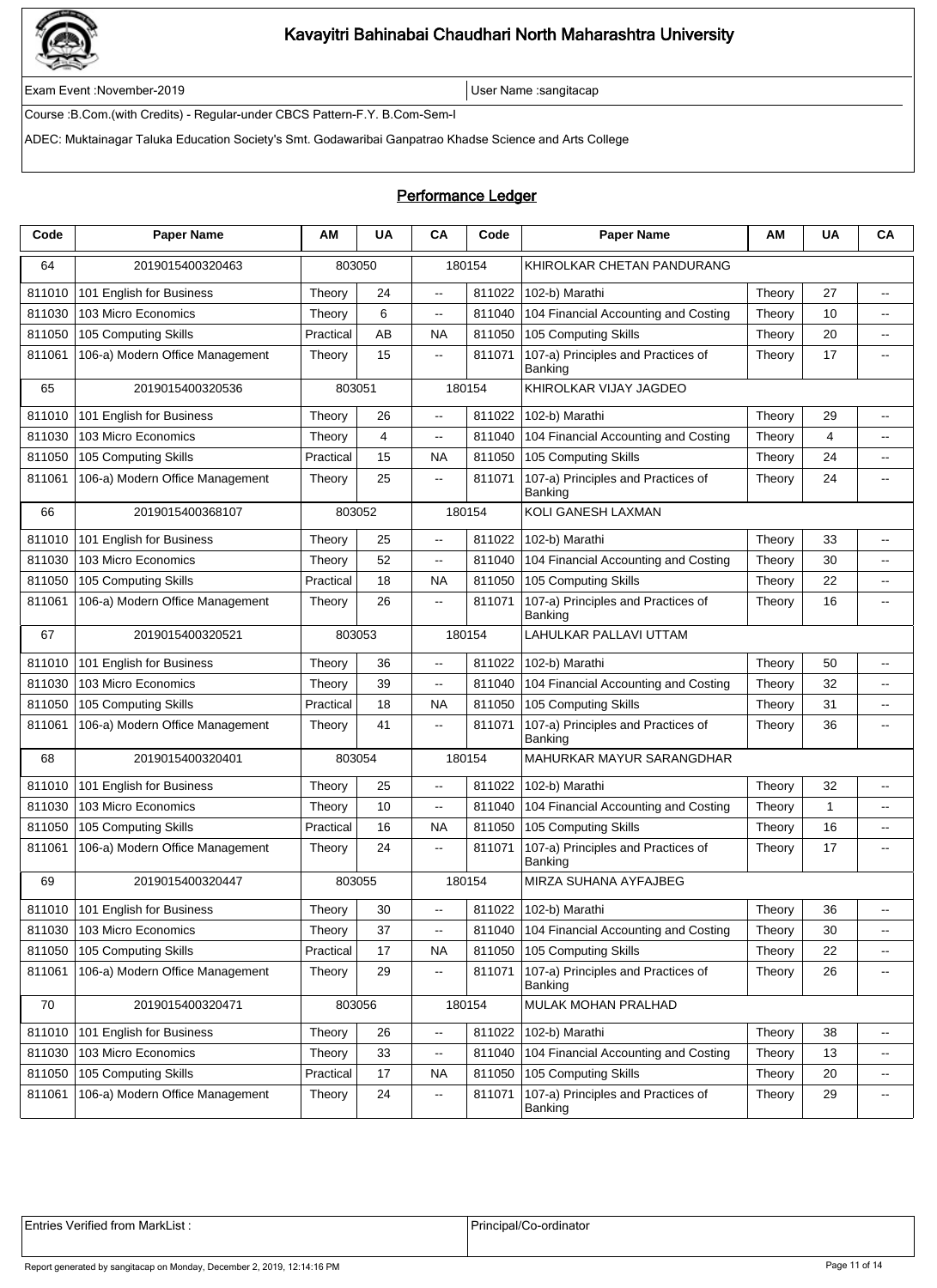

Exam Event :November-2019 User Name :sangitacap

Course :B.Com.(with Credits) - Regular-under CBCS Pattern-F.Y. B.Com-Sem-I

ADEC: Muktainagar Taluka Education Society's Smt. Godawaribai Ganpatrao Khadse Science and Arts College

### Performance Ledger

| Code   | <b>Paper Name</b>               | ΑM        | <b>UA</b> | CA                       | Code   | <b>Paper Name</b>                             | ΑМ     | <b>UA</b> | CA                       |  |
|--------|---------------------------------|-----------|-----------|--------------------------|--------|-----------------------------------------------|--------|-----------|--------------------------|--|
| 71     | 2019015400320567                | 803057    |           | 180154                   |        | PATIL LAXMI NIVRUTTI                          |        |           |                          |  |
| 811010 | 101 English for Business        | Theory    | 24        | $\overline{\phantom{a}}$ | 811022 | 102-b) Marathi                                | Theory | 44        | $\overline{\phantom{a}}$ |  |
| 811030 | 103 Micro Economics             | Theory    | 36        | Ξ.                       | 811040 | 104 Financial Accounting and Costing          | Theory | 24        | $\overline{\phantom{a}}$ |  |
| 811050 | 105 Computing Skills            | Practical | 18        | <b>NA</b>                | 811050 | 105 Computing Skills                          | Theory | 25        | $\overline{a}$           |  |
| 811061 | 106-a) Modern Office Management | Theory    | 26        | $\overline{\phantom{a}}$ | 811071 | 107-a) Principles and Practices of<br>Banking | Theory | 24        | $\overline{\phantom{a}}$ |  |
| 72     | 2019015400320552                | 803058    |           |                          | 180154 | PATIL PUJA RAVINDRA                           |        |           |                          |  |
| 811010 | 101 English for Business        | Theory    | 28        | $\overline{\phantom{a}}$ | 811022 | 102-b) Marathi                                | Theory | 45        | цц.                      |  |
| 811030 | 103 Micro Economics             | Theory    | 40        | $\overline{\phantom{a}}$ | 811040 | 104 Financial Accounting and Costing          | Theory | 31        | --                       |  |
| 811050 | 105 Computing Skills            | Practical | 17        | <b>NA</b>                | 811050 | 105 Computing Skills                          | Theory | 29        | $\overline{\phantom{a}}$ |  |
| 811061 | 106-a) Modern Office Management | Theory    | 39        | 44                       | 811071 | 107-a) Principles and Practices of<br>Banking | Theory | 35        | $\overline{\phantom{a}}$ |  |
| 73     | 2019015400355084                | 803059    |           | 180154                   |        | PATIL ROHAN VIJAY                             |        |           |                          |  |
| 811010 | 101 English for Business        | Theory    | 30        | .,                       | 811022 | 102-b) Marathi                                | Theory | 41        | $\overline{\phantom{a}}$ |  |
| 811030 | 103 Micro Economics             | Theory    | 41        | Ξ.                       | 811040 | 104 Financial Accounting and Costing          | Theory | 29        | $\overline{\phantom{a}}$ |  |
| 811050 | 105 Computing Skills            | Practical | 17        | <b>NA</b>                | 811050 | 105 Computing Skills                          | Theory | 28        | $\overline{\phantom{a}}$ |  |
| 811061 | 106-a) Modern Office Management | Theory    | 34        | $- -$                    | 811071 | 107-a) Principles and Practices of<br>Banking | Theory | 35        | --                       |  |
| 74     | 2018015400041702                | 803060    |           | 180154                   |        | PATIL SAGAR ASHOK                             |        |           |                          |  |
| 811010 | 101 English for Business        | Theory    | 14        | Ξ.                       | 811022 | 102-b) Marathi                                | Theory | 36        | $\overline{\phantom{a}}$ |  |
| 811030 | 103 Micro Economics             | Theory    | 37        | Ξ.                       | 811040 | 104 Financial Accounting and Costing          | Theory | 3         | $\overline{\phantom{a}}$ |  |
| 811050 | 105 Computing Skills            | Practical | 16        | <b>NA</b>                | 811050 | 105 Computing Skills                          | Theory | 22        | ۰.                       |  |
| 811061 | 106-a) Modern Office Management | Theory    | 24        | $\overline{\phantom{a}}$ | 811071 | 107-a) Principles and Practices of<br>Banking | Theory | 24        | $\overline{\phantom{a}}$ |  |
| 75     | 2019015400320575                | 803061    |           | 180154                   |        | PATIL SHUBHAM SANJAY                          |        |           |                          |  |
| 811010 | 101 English for Business        | Theory    | AB        | $\overline{\phantom{a}}$ | 811022 | 102-b) Marathi                                | Theory | AB        | $\overline{a}$           |  |
| 811030 | 103 Micro Economics             | Theory    | AB        | щ.                       | 811040 | 104 Financial Accounting and Costing          | Theory | AB        | $\sim$                   |  |
| 811050 | 105 Computing Skills            | Practical | 15        | <b>NA</b>                | 811050 | 105 Computing Skills                          | Theory | 19        | $\sim$                   |  |
| 811061 | 106-a) Modern Office Management | Theory    | 17        | $\overline{\phantom{a}}$ | 811071 | 107-a) Principles and Practices of<br>Banking | Theory | 11        | $\overline{a}$           |  |
| 76     | 2019015400320432                |           | 803062    | 180154                   |        | PATIL SWATI JAGANNATH                         |        |           |                          |  |
|        | 811010 101 English for Business | Theory    | 20        |                          |        | 811022 102-b) Marathi                         | Theory | 39        |                          |  |
| 811030 | 103 Micro Economics             | Theory    | 30        | $\overline{\phantom{a}}$ | 811040 | 104 Financial Accounting and Costing          | Theory | 11        | $\overline{\phantom{a}}$ |  |
| 811050 | 105 Computing Skills            | Practical | 16        | NA                       | 811050 | 105 Computing Skills                          | Theory | 24        | ۰.                       |  |
| 811061 | 106-a) Modern Office Management | Theory    | 37        | щ.                       | 811071 | 107-a) Principles and Practices of<br>Banking | Theory | 28        | ۰.                       |  |
| 77     | 2019015400320424                |           | 803063    |                          | 180154 | RAIPURE SARALA UTTAM                          |        |           |                          |  |
| 811010 | 101 English for Business        | Theory    | 25        | $\overline{\phantom{a}}$ | 811022 | 102-b) Marathi                                | Theory | 38        | --                       |  |
| 811030 | 103 Micro Economics             | Theory    | 32        | --                       | 811040 | 104 Financial Accounting and Costing          | Theory | 24        | $\overline{\phantom{a}}$ |  |
| 811050 | 105 Computing Skills            | Practical | 16        | NA                       | 811050 | 105 Computing Skills                          | Theory | 31        | $\overline{\phantom{a}}$ |  |
| 811061 | 106-a) Modern Office Management | Theory    | 37        | ۰.                       | 811071 | 107-a) Principles and Practices of<br>Banking | Theory | 28        | $\overline{\phantom{a}}$ |  |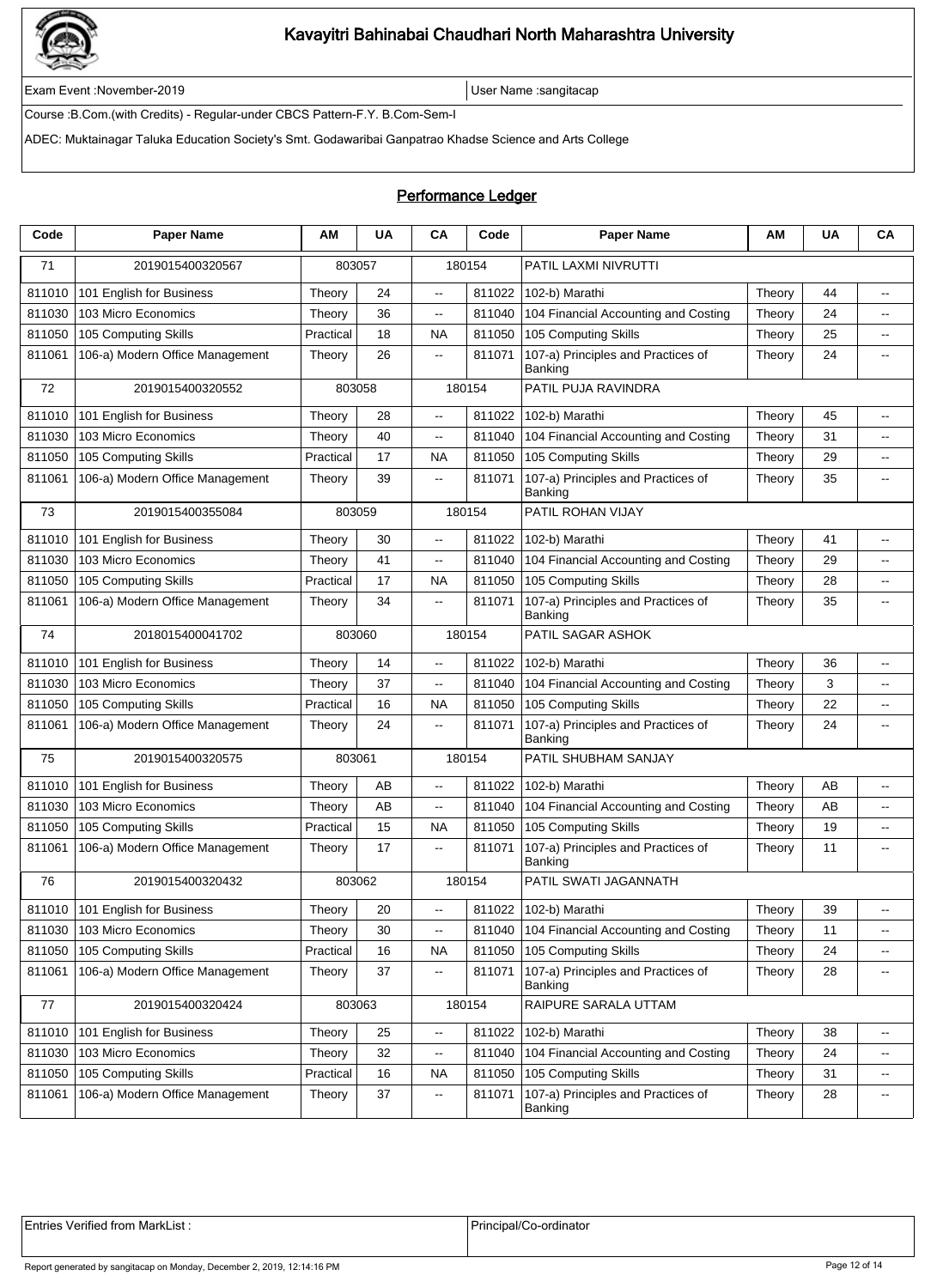

Exam Event :November-2019 User Name :sangitacap

Course :B.Com.(with Credits) - Regular-under CBCS Pattern-F.Y. B.Com-Sem-I

ADEC: Muktainagar Taluka Education Society's Smt. Godawaribai Ganpatrao Khadse Science and Arts College

### Performance Ledger

| 180154<br>RATHOD NAYAN BHAWALAL<br>78<br>2019015400320351<br>803064<br>811010<br>811022<br>102-b) Marathi<br>AB<br>101 English for Business<br>Theory<br>AB<br>Theory<br>$\overline{\phantom{a}}$<br>--<br>AB<br>104 Financial Accounting and Costing<br>AB<br>811030<br>103 Micro Economics<br>811040<br>Theory<br>Theory<br>$\overline{\phantom{a}}$<br>--<br>105 Computing Skills<br>AB<br>105 Computing Skills<br>811050<br>Practical<br><b>NA</b><br>811050<br>AB<br>Theory<br>$\overline{a}$<br>106-a) Modern Office Management<br>AB<br>107-a) Principles and Practices of<br>AB<br>811061<br>811071<br>Theory<br>Theory<br>$\overline{\phantom{a}}$<br>$\overline{a}$<br>Banking<br>180154<br>RATHOD PRAVIN NAVALSING<br>79<br>2019015400320486<br>803065<br>101 English for Business<br>811022<br>102-b) Marathi<br>811010<br>Theory<br>18<br>Theory<br>37<br>--<br>--<br>811030<br>31<br>811040<br>104 Financial Accounting and Costing<br>8<br>103 Micro Economics<br>Theory<br>ц,<br>Theory<br>$\overline{\phantom{a}}$<br>105 Computing Skills<br>811050<br>105 Computing Skills<br>16<br><b>NA</b><br>811050<br>21<br>Practical<br>Theory<br>$\overline{a}$<br>107-a) Principles and Practices of<br>29<br>811061<br>106-a) Modern Office Management<br>26<br>811071<br>Theory<br>Theory<br>--<br>--<br>Banking<br>2019015400355447<br>803066<br>180154<br>SAMADUR BHUSHAN RAMAKANT<br>80<br>22<br>811010<br>101 English for Business<br>Theory<br>811022<br>102-b) Marathi<br>Theory<br>42<br>Ξ.<br>--<br>103 Micro Economics<br>104 Financial Accounting and Costing<br>811030<br>29<br>811040<br>28<br>Theory<br>ц,<br>Theory<br>$\overline{\phantom{a}}$<br>15<br>105 Computing Skills<br><b>NA</b><br>811050<br>105 Computing Skills<br>32<br>811050<br>Practical<br>Theory<br>$\overline{\phantom{a}}$<br>106-a) Modern Office Management<br>32<br>107-a) Principles and Practices of<br>33<br>811061<br>811071<br>Theory<br>Theory<br>--<br>$\overline{\phantom{a}}$<br>Banking<br>180154<br><b>TAYADE AJAY GAUTAM</b><br>81<br>2019015400320687<br>803067<br>811010<br>101 English for Business<br>16<br>811022<br>102-b) Marathi<br>Theory<br>31<br>Theory<br>$\overline{a}$<br>$\overline{a}$<br>103 Micro Economics<br>27<br>104 Financial Accounting and Costing<br>9<br>811030<br>811040<br>Theory<br>Theory<br>$\overline{\phantom{a}}$<br>$\overline{a}$<br>105 Computing Skills<br>811050<br>105 Computing Skills<br>29<br>811050<br>Practical<br>16<br><b>NA</b><br>Theory<br>$\overline{\phantom{a}}$<br>107-a) Principles and Practices of<br>106-a) Modern Office Management<br>29<br>811071<br>28<br>811061<br>Theory<br>Theory<br>--<br>$\overline{a}$<br>Banking<br>82<br>2019015400320382<br>180154<br>TAYADE SAGAR SUPADA<br>803068<br>811010<br>811022<br>102-b) Marathi<br>Theory<br>47<br>101 English for Business<br>19<br>Theory<br>$\overline{\phantom{a}}$<br>$\overline{\phantom{a}}$<br>811030<br>103 Micro Economics<br>811040<br>104 Financial Accounting and Costing<br>36<br>28<br>Theory<br>ц,<br>Theory<br>$\overline{\phantom{a}}$<br>105 Computing Skills<br>105 Computing Skills<br>16<br><b>NA</b><br>811050<br>29<br>811050<br>Practical<br>Theory<br>$\overline{\phantom{a}}$<br>106-a) Modern Office Management<br>30<br>107-a) Principles and Practices of<br>32<br>811061<br>811071<br>Theory<br>Theory<br>$\overline{\phantom{a}}$<br>$\overline{a}$<br>Banking<br>83<br>2019015400320374<br>803069<br>180154<br>WAGH ASHWINI NIMBAJI<br>Theory<br>Theory<br>811022 102-b) Marathi<br>811010 101 English for Business<br>32<br>49<br>103 Micro Economics<br>39<br>811040<br>104 Financial Accounting and Costing<br>25<br>811030<br>Theory<br>Theory<br>$\overline{\phantom{a}}$<br>--<br>105 Computing Skills<br>105 Computing Skills<br>811050<br>Practical<br>18<br><b>NA</b><br>811050<br>Theory<br>30<br>$\mathord{\hspace{1pt}\text{--}\hspace{1pt}}$<br>106-a) Modern Office Management<br>107-a) Principles and Practices of<br>811061<br>36<br>811071<br>35<br>Theory<br>Theory<br>--<br>$\overline{\phantom{a}}$<br>Banking<br>ZOLE RAHUL GOPAL<br>84<br>2019015400320366<br>803070<br>180154<br>101 English for Business<br>AB<br>811022<br>102-b) Marathi<br>Theory<br>26<br>811010<br>Theory<br>--<br>۰.<br>811030<br>103 Micro Economics<br>28<br>104 Financial Accounting and Costing<br>$\overline{2}$<br>811040<br>Theory<br>Theory<br>--<br>$\overline{\phantom{a}}$<br>105 Computing Skills<br>105 Computing Skills<br>811050<br>Practical<br>AB<br><b>NA</b><br>811050<br>16<br>Theory<br>۰.<br>107-a) Principles and Practices of<br>811061<br>106-a) Modern Office Management<br>13<br>811071<br>$\overline{7}$<br>Theory<br>Theory<br>$\overline{\phantom{a}}$<br>$\overline{\phantom{a}}$<br>Banking<br>85<br>180036<br>INGALE VISHAKHA SUNIL<br>2018015400042527<br>807925<br>103 Micro Economics<br>5<br>811030<br>Theory<br>811040<br>104 Financial Accounting and Costing<br>Theory<br>24<br>--<br>$\overline{\phantom{a}}$<br>107-a) Principles and Practices of<br>811061<br>106-a) Modern Office Management<br>24<br>811071<br>24<br>Theory<br>Theory<br>۰.<br>$\overline{\phantom{a}}$<br>Banking | Code | <b>Paper Name</b> | ΑМ | <b>UA</b> | CA | Code | <b>Paper Name</b> | ΑМ | <b>UA</b> | CA |  |
|---------------------------------------------------------------------------------------------------------------------------------------------------------------------------------------------------------------------------------------------------------------------------------------------------------------------------------------------------------------------------------------------------------------------------------------------------------------------------------------------------------------------------------------------------------------------------------------------------------------------------------------------------------------------------------------------------------------------------------------------------------------------------------------------------------------------------------------------------------------------------------------------------------------------------------------------------------------------------------------------------------------------------------------------------------------------------------------------------------------------------------------------------------------------------------------------------------------------------------------------------------------------------------------------------------------------------------------------------------------------------------------------------------------------------------------------------------------------------------------------------------------------------------------------------------------------------------------------------------------------------------------------------------------------------------------------------------------------------------------------------------------------------------------------------------------------------------------------------------------------------------------------------------------------------------------------------------------------------------------------------------------------------------------------------------------------------------------------------------------------------------------------------------------------------------------------------------------------------------------------------------------------------------------------------------------------------------------------------------------------------------------------------------------------------------------------------------------------------------------------------------------------------------------------------------------------------------------------------------------------------------------------------------------------------------------------------------------------------------------------------------------------------------------------------------------------------------------------------------------------------------------------------------------------------------------------------------------------------------------------------------------------------------------------------------------------------------------------------------------------------------------------------------------------------------------------------------------------------------------------------------------------------------------------------------------------------------------------------------------------------------------------------------------------------------------------------------------------------------------------------------------------------------------------------------------------------------------------------------------------------------------------------------------------------------------------------------------------------------------------------------------------------------------------------------------------------------------------------------------------------------------------------------------------------------------------------------------------------------------------------------------------------------------------------------------------------------------------------------------------------------------------------------------------------------------------------------------------------------------------------------------------------------------------------------------------------------------------------------------------------------------------------------------------------------------------------------------------------------------------------------------------------------------------------------------------------------------------------------------------------------------------------------------------------------------------------------------------------------------------------------------------------------------------------------------------------------------------------------------------------------------------------------------------------------------------------------------------------------------------------------------------------------------------------------------------------------------------------------------------------------------------------------------------------------------------------|------|-------------------|----|-----------|----|------|-------------------|----|-----------|----|--|
|                                                                                                                                                                                                                                                                                                                                                                                                                                                                                                                                                                                                                                                                                                                                                                                                                                                                                                                                                                                                                                                                                                                                                                                                                                                                                                                                                                                                                                                                                                                                                                                                                                                                                                                                                                                                                                                                                                                                                                                                                                                                                                                                                                                                                                                                                                                                                                                                                                                                                                                                                                                                                                                                                                                                                                                                                                                                                                                                                                                                                                                                                                                                                                                                                                                                                                                                                                                                                                                                                                                                                                                                                                                                                                                                                                                                                                                                                                                                                                                                                                                                                                                                                                                                                                                                                                                                                                                                                                                                                                                                                                                                                                                                                                                                                                                                                                                                                                                                                                                                                                                                                                                                                                                                   |      |                   |    |           |    |      |                   |    |           |    |  |
|                                                                                                                                                                                                                                                                                                                                                                                                                                                                                                                                                                                                                                                                                                                                                                                                                                                                                                                                                                                                                                                                                                                                                                                                                                                                                                                                                                                                                                                                                                                                                                                                                                                                                                                                                                                                                                                                                                                                                                                                                                                                                                                                                                                                                                                                                                                                                                                                                                                                                                                                                                                                                                                                                                                                                                                                                                                                                                                                                                                                                                                                                                                                                                                                                                                                                                                                                                                                                                                                                                                                                                                                                                                                                                                                                                                                                                                                                                                                                                                                                                                                                                                                                                                                                                                                                                                                                                                                                                                                                                                                                                                                                                                                                                                                                                                                                                                                                                                                                                                                                                                                                                                                                                                                   |      |                   |    |           |    |      |                   |    |           |    |  |
|                                                                                                                                                                                                                                                                                                                                                                                                                                                                                                                                                                                                                                                                                                                                                                                                                                                                                                                                                                                                                                                                                                                                                                                                                                                                                                                                                                                                                                                                                                                                                                                                                                                                                                                                                                                                                                                                                                                                                                                                                                                                                                                                                                                                                                                                                                                                                                                                                                                                                                                                                                                                                                                                                                                                                                                                                                                                                                                                                                                                                                                                                                                                                                                                                                                                                                                                                                                                                                                                                                                                                                                                                                                                                                                                                                                                                                                                                                                                                                                                                                                                                                                                                                                                                                                                                                                                                                                                                                                                                                                                                                                                                                                                                                                                                                                                                                                                                                                                                                                                                                                                                                                                                                                                   |      |                   |    |           |    |      |                   |    |           |    |  |
|                                                                                                                                                                                                                                                                                                                                                                                                                                                                                                                                                                                                                                                                                                                                                                                                                                                                                                                                                                                                                                                                                                                                                                                                                                                                                                                                                                                                                                                                                                                                                                                                                                                                                                                                                                                                                                                                                                                                                                                                                                                                                                                                                                                                                                                                                                                                                                                                                                                                                                                                                                                                                                                                                                                                                                                                                                                                                                                                                                                                                                                                                                                                                                                                                                                                                                                                                                                                                                                                                                                                                                                                                                                                                                                                                                                                                                                                                                                                                                                                                                                                                                                                                                                                                                                                                                                                                                                                                                                                                                                                                                                                                                                                                                                                                                                                                                                                                                                                                                                                                                                                                                                                                                                                   |      |                   |    |           |    |      |                   |    |           |    |  |
|                                                                                                                                                                                                                                                                                                                                                                                                                                                                                                                                                                                                                                                                                                                                                                                                                                                                                                                                                                                                                                                                                                                                                                                                                                                                                                                                                                                                                                                                                                                                                                                                                                                                                                                                                                                                                                                                                                                                                                                                                                                                                                                                                                                                                                                                                                                                                                                                                                                                                                                                                                                                                                                                                                                                                                                                                                                                                                                                                                                                                                                                                                                                                                                                                                                                                                                                                                                                                                                                                                                                                                                                                                                                                                                                                                                                                                                                                                                                                                                                                                                                                                                                                                                                                                                                                                                                                                                                                                                                                                                                                                                                                                                                                                                                                                                                                                                                                                                                                                                                                                                                                                                                                                                                   |      |                   |    |           |    |      |                   |    |           |    |  |
|                                                                                                                                                                                                                                                                                                                                                                                                                                                                                                                                                                                                                                                                                                                                                                                                                                                                                                                                                                                                                                                                                                                                                                                                                                                                                                                                                                                                                                                                                                                                                                                                                                                                                                                                                                                                                                                                                                                                                                                                                                                                                                                                                                                                                                                                                                                                                                                                                                                                                                                                                                                                                                                                                                                                                                                                                                                                                                                                                                                                                                                                                                                                                                                                                                                                                                                                                                                                                                                                                                                                                                                                                                                                                                                                                                                                                                                                                                                                                                                                                                                                                                                                                                                                                                                                                                                                                                                                                                                                                                                                                                                                                                                                                                                                                                                                                                                                                                                                                                                                                                                                                                                                                                                                   |      |                   |    |           |    |      |                   |    |           |    |  |
|                                                                                                                                                                                                                                                                                                                                                                                                                                                                                                                                                                                                                                                                                                                                                                                                                                                                                                                                                                                                                                                                                                                                                                                                                                                                                                                                                                                                                                                                                                                                                                                                                                                                                                                                                                                                                                                                                                                                                                                                                                                                                                                                                                                                                                                                                                                                                                                                                                                                                                                                                                                                                                                                                                                                                                                                                                                                                                                                                                                                                                                                                                                                                                                                                                                                                                                                                                                                                                                                                                                                                                                                                                                                                                                                                                                                                                                                                                                                                                                                                                                                                                                                                                                                                                                                                                                                                                                                                                                                                                                                                                                                                                                                                                                                                                                                                                                                                                                                                                                                                                                                                                                                                                                                   |      |                   |    |           |    |      |                   |    |           |    |  |
|                                                                                                                                                                                                                                                                                                                                                                                                                                                                                                                                                                                                                                                                                                                                                                                                                                                                                                                                                                                                                                                                                                                                                                                                                                                                                                                                                                                                                                                                                                                                                                                                                                                                                                                                                                                                                                                                                                                                                                                                                                                                                                                                                                                                                                                                                                                                                                                                                                                                                                                                                                                                                                                                                                                                                                                                                                                                                                                                                                                                                                                                                                                                                                                                                                                                                                                                                                                                                                                                                                                                                                                                                                                                                                                                                                                                                                                                                                                                                                                                                                                                                                                                                                                                                                                                                                                                                                                                                                                                                                                                                                                                                                                                                                                                                                                                                                                                                                                                                                                                                                                                                                                                                                                                   |      |                   |    |           |    |      |                   |    |           |    |  |
|                                                                                                                                                                                                                                                                                                                                                                                                                                                                                                                                                                                                                                                                                                                                                                                                                                                                                                                                                                                                                                                                                                                                                                                                                                                                                                                                                                                                                                                                                                                                                                                                                                                                                                                                                                                                                                                                                                                                                                                                                                                                                                                                                                                                                                                                                                                                                                                                                                                                                                                                                                                                                                                                                                                                                                                                                                                                                                                                                                                                                                                                                                                                                                                                                                                                                                                                                                                                                                                                                                                                                                                                                                                                                                                                                                                                                                                                                                                                                                                                                                                                                                                                                                                                                                                                                                                                                                                                                                                                                                                                                                                                                                                                                                                                                                                                                                                                                                                                                                                                                                                                                                                                                                                                   |      |                   |    |           |    |      |                   |    |           |    |  |
|                                                                                                                                                                                                                                                                                                                                                                                                                                                                                                                                                                                                                                                                                                                                                                                                                                                                                                                                                                                                                                                                                                                                                                                                                                                                                                                                                                                                                                                                                                                                                                                                                                                                                                                                                                                                                                                                                                                                                                                                                                                                                                                                                                                                                                                                                                                                                                                                                                                                                                                                                                                                                                                                                                                                                                                                                                                                                                                                                                                                                                                                                                                                                                                                                                                                                                                                                                                                                                                                                                                                                                                                                                                                                                                                                                                                                                                                                                                                                                                                                                                                                                                                                                                                                                                                                                                                                                                                                                                                                                                                                                                                                                                                                                                                                                                                                                                                                                                                                                                                                                                                                                                                                                                                   |      |                   |    |           |    |      |                   |    |           |    |  |
|                                                                                                                                                                                                                                                                                                                                                                                                                                                                                                                                                                                                                                                                                                                                                                                                                                                                                                                                                                                                                                                                                                                                                                                                                                                                                                                                                                                                                                                                                                                                                                                                                                                                                                                                                                                                                                                                                                                                                                                                                                                                                                                                                                                                                                                                                                                                                                                                                                                                                                                                                                                                                                                                                                                                                                                                                                                                                                                                                                                                                                                                                                                                                                                                                                                                                                                                                                                                                                                                                                                                                                                                                                                                                                                                                                                                                                                                                                                                                                                                                                                                                                                                                                                                                                                                                                                                                                                                                                                                                                                                                                                                                                                                                                                                                                                                                                                                                                                                                                                                                                                                                                                                                                                                   |      |                   |    |           |    |      |                   |    |           |    |  |
|                                                                                                                                                                                                                                                                                                                                                                                                                                                                                                                                                                                                                                                                                                                                                                                                                                                                                                                                                                                                                                                                                                                                                                                                                                                                                                                                                                                                                                                                                                                                                                                                                                                                                                                                                                                                                                                                                                                                                                                                                                                                                                                                                                                                                                                                                                                                                                                                                                                                                                                                                                                                                                                                                                                                                                                                                                                                                                                                                                                                                                                                                                                                                                                                                                                                                                                                                                                                                                                                                                                                                                                                                                                                                                                                                                                                                                                                                                                                                                                                                                                                                                                                                                                                                                                                                                                                                                                                                                                                                                                                                                                                                                                                                                                                                                                                                                                                                                                                                                                                                                                                                                                                                                                                   |      |                   |    |           |    |      |                   |    |           |    |  |
|                                                                                                                                                                                                                                                                                                                                                                                                                                                                                                                                                                                                                                                                                                                                                                                                                                                                                                                                                                                                                                                                                                                                                                                                                                                                                                                                                                                                                                                                                                                                                                                                                                                                                                                                                                                                                                                                                                                                                                                                                                                                                                                                                                                                                                                                                                                                                                                                                                                                                                                                                                                                                                                                                                                                                                                                                                                                                                                                                                                                                                                                                                                                                                                                                                                                                                                                                                                                                                                                                                                                                                                                                                                                                                                                                                                                                                                                                                                                                                                                                                                                                                                                                                                                                                                                                                                                                                                                                                                                                                                                                                                                                                                                                                                                                                                                                                                                                                                                                                                                                                                                                                                                                                                                   |      |                   |    |           |    |      |                   |    |           |    |  |
|                                                                                                                                                                                                                                                                                                                                                                                                                                                                                                                                                                                                                                                                                                                                                                                                                                                                                                                                                                                                                                                                                                                                                                                                                                                                                                                                                                                                                                                                                                                                                                                                                                                                                                                                                                                                                                                                                                                                                                                                                                                                                                                                                                                                                                                                                                                                                                                                                                                                                                                                                                                                                                                                                                                                                                                                                                                                                                                                                                                                                                                                                                                                                                                                                                                                                                                                                                                                                                                                                                                                                                                                                                                                                                                                                                                                                                                                                                                                                                                                                                                                                                                                                                                                                                                                                                                                                                                                                                                                                                                                                                                                                                                                                                                                                                                                                                                                                                                                                                                                                                                                                                                                                                                                   |      |                   |    |           |    |      |                   |    |           |    |  |
|                                                                                                                                                                                                                                                                                                                                                                                                                                                                                                                                                                                                                                                                                                                                                                                                                                                                                                                                                                                                                                                                                                                                                                                                                                                                                                                                                                                                                                                                                                                                                                                                                                                                                                                                                                                                                                                                                                                                                                                                                                                                                                                                                                                                                                                                                                                                                                                                                                                                                                                                                                                                                                                                                                                                                                                                                                                                                                                                                                                                                                                                                                                                                                                                                                                                                                                                                                                                                                                                                                                                                                                                                                                                                                                                                                                                                                                                                                                                                                                                                                                                                                                                                                                                                                                                                                                                                                                                                                                                                                                                                                                                                                                                                                                                                                                                                                                                                                                                                                                                                                                                                                                                                                                                   |      |                   |    |           |    |      |                   |    |           |    |  |
|                                                                                                                                                                                                                                                                                                                                                                                                                                                                                                                                                                                                                                                                                                                                                                                                                                                                                                                                                                                                                                                                                                                                                                                                                                                                                                                                                                                                                                                                                                                                                                                                                                                                                                                                                                                                                                                                                                                                                                                                                                                                                                                                                                                                                                                                                                                                                                                                                                                                                                                                                                                                                                                                                                                                                                                                                                                                                                                                                                                                                                                                                                                                                                                                                                                                                                                                                                                                                                                                                                                                                                                                                                                                                                                                                                                                                                                                                                                                                                                                                                                                                                                                                                                                                                                                                                                                                                                                                                                                                                                                                                                                                                                                                                                                                                                                                                                                                                                                                                                                                                                                                                                                                                                                   |      |                   |    |           |    |      |                   |    |           |    |  |
|                                                                                                                                                                                                                                                                                                                                                                                                                                                                                                                                                                                                                                                                                                                                                                                                                                                                                                                                                                                                                                                                                                                                                                                                                                                                                                                                                                                                                                                                                                                                                                                                                                                                                                                                                                                                                                                                                                                                                                                                                                                                                                                                                                                                                                                                                                                                                                                                                                                                                                                                                                                                                                                                                                                                                                                                                                                                                                                                                                                                                                                                                                                                                                                                                                                                                                                                                                                                                                                                                                                                                                                                                                                                                                                                                                                                                                                                                                                                                                                                                                                                                                                                                                                                                                                                                                                                                                                                                                                                                                                                                                                                                                                                                                                                                                                                                                                                                                                                                                                                                                                                                                                                                                                                   |      |                   |    |           |    |      |                   |    |           |    |  |
|                                                                                                                                                                                                                                                                                                                                                                                                                                                                                                                                                                                                                                                                                                                                                                                                                                                                                                                                                                                                                                                                                                                                                                                                                                                                                                                                                                                                                                                                                                                                                                                                                                                                                                                                                                                                                                                                                                                                                                                                                                                                                                                                                                                                                                                                                                                                                                                                                                                                                                                                                                                                                                                                                                                                                                                                                                                                                                                                                                                                                                                                                                                                                                                                                                                                                                                                                                                                                                                                                                                                                                                                                                                                                                                                                                                                                                                                                                                                                                                                                                                                                                                                                                                                                                                                                                                                                                                                                                                                                                                                                                                                                                                                                                                                                                                                                                                                                                                                                                                                                                                                                                                                                                                                   |      |                   |    |           |    |      |                   |    |           |    |  |
|                                                                                                                                                                                                                                                                                                                                                                                                                                                                                                                                                                                                                                                                                                                                                                                                                                                                                                                                                                                                                                                                                                                                                                                                                                                                                                                                                                                                                                                                                                                                                                                                                                                                                                                                                                                                                                                                                                                                                                                                                                                                                                                                                                                                                                                                                                                                                                                                                                                                                                                                                                                                                                                                                                                                                                                                                                                                                                                                                                                                                                                                                                                                                                                                                                                                                                                                                                                                                                                                                                                                                                                                                                                                                                                                                                                                                                                                                                                                                                                                                                                                                                                                                                                                                                                                                                                                                                                                                                                                                                                                                                                                                                                                                                                                                                                                                                                                                                                                                                                                                                                                                                                                                                                                   |      |                   |    |           |    |      |                   |    |           |    |  |
|                                                                                                                                                                                                                                                                                                                                                                                                                                                                                                                                                                                                                                                                                                                                                                                                                                                                                                                                                                                                                                                                                                                                                                                                                                                                                                                                                                                                                                                                                                                                                                                                                                                                                                                                                                                                                                                                                                                                                                                                                                                                                                                                                                                                                                                                                                                                                                                                                                                                                                                                                                                                                                                                                                                                                                                                                                                                                                                                                                                                                                                                                                                                                                                                                                                                                                                                                                                                                                                                                                                                                                                                                                                                                                                                                                                                                                                                                                                                                                                                                                                                                                                                                                                                                                                                                                                                                                                                                                                                                                                                                                                                                                                                                                                                                                                                                                                                                                                                                                                                                                                                                                                                                                                                   |      |                   |    |           |    |      |                   |    |           |    |  |
|                                                                                                                                                                                                                                                                                                                                                                                                                                                                                                                                                                                                                                                                                                                                                                                                                                                                                                                                                                                                                                                                                                                                                                                                                                                                                                                                                                                                                                                                                                                                                                                                                                                                                                                                                                                                                                                                                                                                                                                                                                                                                                                                                                                                                                                                                                                                                                                                                                                                                                                                                                                                                                                                                                                                                                                                                                                                                                                                                                                                                                                                                                                                                                                                                                                                                                                                                                                                                                                                                                                                                                                                                                                                                                                                                                                                                                                                                                                                                                                                                                                                                                                                                                                                                                                                                                                                                                                                                                                                                                                                                                                                                                                                                                                                                                                                                                                                                                                                                                                                                                                                                                                                                                                                   |      |                   |    |           |    |      |                   |    |           |    |  |
|                                                                                                                                                                                                                                                                                                                                                                                                                                                                                                                                                                                                                                                                                                                                                                                                                                                                                                                                                                                                                                                                                                                                                                                                                                                                                                                                                                                                                                                                                                                                                                                                                                                                                                                                                                                                                                                                                                                                                                                                                                                                                                                                                                                                                                                                                                                                                                                                                                                                                                                                                                                                                                                                                                                                                                                                                                                                                                                                                                                                                                                                                                                                                                                                                                                                                                                                                                                                                                                                                                                                                                                                                                                                                                                                                                                                                                                                                                                                                                                                                                                                                                                                                                                                                                                                                                                                                                                                                                                                                                                                                                                                                                                                                                                                                                                                                                                                                                                                                                                                                                                                                                                                                                                                   |      |                   |    |           |    |      |                   |    |           |    |  |
|                                                                                                                                                                                                                                                                                                                                                                                                                                                                                                                                                                                                                                                                                                                                                                                                                                                                                                                                                                                                                                                                                                                                                                                                                                                                                                                                                                                                                                                                                                                                                                                                                                                                                                                                                                                                                                                                                                                                                                                                                                                                                                                                                                                                                                                                                                                                                                                                                                                                                                                                                                                                                                                                                                                                                                                                                                                                                                                                                                                                                                                                                                                                                                                                                                                                                                                                                                                                                                                                                                                                                                                                                                                                                                                                                                                                                                                                                                                                                                                                                                                                                                                                                                                                                                                                                                                                                                                                                                                                                                                                                                                                                                                                                                                                                                                                                                                                                                                                                                                                                                                                                                                                                                                                   |      |                   |    |           |    |      |                   |    |           |    |  |
|                                                                                                                                                                                                                                                                                                                                                                                                                                                                                                                                                                                                                                                                                                                                                                                                                                                                                                                                                                                                                                                                                                                                                                                                                                                                                                                                                                                                                                                                                                                                                                                                                                                                                                                                                                                                                                                                                                                                                                                                                                                                                                                                                                                                                                                                                                                                                                                                                                                                                                                                                                                                                                                                                                                                                                                                                                                                                                                                                                                                                                                                                                                                                                                                                                                                                                                                                                                                                                                                                                                                                                                                                                                                                                                                                                                                                                                                                                                                                                                                                                                                                                                                                                                                                                                                                                                                                                                                                                                                                                                                                                                                                                                                                                                                                                                                                                                                                                                                                                                                                                                                                                                                                                                                   |      |                   |    |           |    |      |                   |    |           |    |  |
|                                                                                                                                                                                                                                                                                                                                                                                                                                                                                                                                                                                                                                                                                                                                                                                                                                                                                                                                                                                                                                                                                                                                                                                                                                                                                                                                                                                                                                                                                                                                                                                                                                                                                                                                                                                                                                                                                                                                                                                                                                                                                                                                                                                                                                                                                                                                                                                                                                                                                                                                                                                                                                                                                                                                                                                                                                                                                                                                                                                                                                                                                                                                                                                                                                                                                                                                                                                                                                                                                                                                                                                                                                                                                                                                                                                                                                                                                                                                                                                                                                                                                                                                                                                                                                                                                                                                                                                                                                                                                                                                                                                                                                                                                                                                                                                                                                                                                                                                                                                                                                                                                                                                                                                                   |      |                   |    |           |    |      |                   |    |           |    |  |
|                                                                                                                                                                                                                                                                                                                                                                                                                                                                                                                                                                                                                                                                                                                                                                                                                                                                                                                                                                                                                                                                                                                                                                                                                                                                                                                                                                                                                                                                                                                                                                                                                                                                                                                                                                                                                                                                                                                                                                                                                                                                                                                                                                                                                                                                                                                                                                                                                                                                                                                                                                                                                                                                                                                                                                                                                                                                                                                                                                                                                                                                                                                                                                                                                                                                                                                                                                                                                                                                                                                                                                                                                                                                                                                                                                                                                                                                                                                                                                                                                                                                                                                                                                                                                                                                                                                                                                                                                                                                                                                                                                                                                                                                                                                                                                                                                                                                                                                                                                                                                                                                                                                                                                                                   |      |                   |    |           |    |      |                   |    |           |    |  |
|                                                                                                                                                                                                                                                                                                                                                                                                                                                                                                                                                                                                                                                                                                                                                                                                                                                                                                                                                                                                                                                                                                                                                                                                                                                                                                                                                                                                                                                                                                                                                                                                                                                                                                                                                                                                                                                                                                                                                                                                                                                                                                                                                                                                                                                                                                                                                                                                                                                                                                                                                                                                                                                                                                                                                                                                                                                                                                                                                                                                                                                                                                                                                                                                                                                                                                                                                                                                                                                                                                                                                                                                                                                                                                                                                                                                                                                                                                                                                                                                                                                                                                                                                                                                                                                                                                                                                                                                                                                                                                                                                                                                                                                                                                                                                                                                                                                                                                                                                                                                                                                                                                                                                                                                   |      |                   |    |           |    |      |                   |    |           |    |  |
|                                                                                                                                                                                                                                                                                                                                                                                                                                                                                                                                                                                                                                                                                                                                                                                                                                                                                                                                                                                                                                                                                                                                                                                                                                                                                                                                                                                                                                                                                                                                                                                                                                                                                                                                                                                                                                                                                                                                                                                                                                                                                                                                                                                                                                                                                                                                                                                                                                                                                                                                                                                                                                                                                                                                                                                                                                                                                                                                                                                                                                                                                                                                                                                                                                                                                                                                                                                                                                                                                                                                                                                                                                                                                                                                                                                                                                                                                                                                                                                                                                                                                                                                                                                                                                                                                                                                                                                                                                                                                                                                                                                                                                                                                                                                                                                                                                                                                                                                                                                                                                                                                                                                                                                                   |      |                   |    |           |    |      |                   |    |           |    |  |
|                                                                                                                                                                                                                                                                                                                                                                                                                                                                                                                                                                                                                                                                                                                                                                                                                                                                                                                                                                                                                                                                                                                                                                                                                                                                                                                                                                                                                                                                                                                                                                                                                                                                                                                                                                                                                                                                                                                                                                                                                                                                                                                                                                                                                                                                                                                                                                                                                                                                                                                                                                                                                                                                                                                                                                                                                                                                                                                                                                                                                                                                                                                                                                                                                                                                                                                                                                                                                                                                                                                                                                                                                                                                                                                                                                                                                                                                                                                                                                                                                                                                                                                                                                                                                                                                                                                                                                                                                                                                                                                                                                                                                                                                                                                                                                                                                                                                                                                                                                                                                                                                                                                                                                                                   |      |                   |    |           |    |      |                   |    |           |    |  |
|                                                                                                                                                                                                                                                                                                                                                                                                                                                                                                                                                                                                                                                                                                                                                                                                                                                                                                                                                                                                                                                                                                                                                                                                                                                                                                                                                                                                                                                                                                                                                                                                                                                                                                                                                                                                                                                                                                                                                                                                                                                                                                                                                                                                                                                                                                                                                                                                                                                                                                                                                                                                                                                                                                                                                                                                                                                                                                                                                                                                                                                                                                                                                                                                                                                                                                                                                                                                                                                                                                                                                                                                                                                                                                                                                                                                                                                                                                                                                                                                                                                                                                                                                                                                                                                                                                                                                                                                                                                                                                                                                                                                                                                                                                                                                                                                                                                                                                                                                                                                                                                                                                                                                                                                   |      |                   |    |           |    |      |                   |    |           |    |  |
|                                                                                                                                                                                                                                                                                                                                                                                                                                                                                                                                                                                                                                                                                                                                                                                                                                                                                                                                                                                                                                                                                                                                                                                                                                                                                                                                                                                                                                                                                                                                                                                                                                                                                                                                                                                                                                                                                                                                                                                                                                                                                                                                                                                                                                                                                                                                                                                                                                                                                                                                                                                                                                                                                                                                                                                                                                                                                                                                                                                                                                                                                                                                                                                                                                                                                                                                                                                                                                                                                                                                                                                                                                                                                                                                                                                                                                                                                                                                                                                                                                                                                                                                                                                                                                                                                                                                                                                                                                                                                                                                                                                                                                                                                                                                                                                                                                                                                                                                                                                                                                                                                                                                                                                                   |      |                   |    |           |    |      |                   |    |           |    |  |
|                                                                                                                                                                                                                                                                                                                                                                                                                                                                                                                                                                                                                                                                                                                                                                                                                                                                                                                                                                                                                                                                                                                                                                                                                                                                                                                                                                                                                                                                                                                                                                                                                                                                                                                                                                                                                                                                                                                                                                                                                                                                                                                                                                                                                                                                                                                                                                                                                                                                                                                                                                                                                                                                                                                                                                                                                                                                                                                                                                                                                                                                                                                                                                                                                                                                                                                                                                                                                                                                                                                                                                                                                                                                                                                                                                                                                                                                                                                                                                                                                                                                                                                                                                                                                                                                                                                                                                                                                                                                                                                                                                                                                                                                                                                                                                                                                                                                                                                                                                                                                                                                                                                                                                                                   |      |                   |    |           |    |      |                   |    |           |    |  |
|                                                                                                                                                                                                                                                                                                                                                                                                                                                                                                                                                                                                                                                                                                                                                                                                                                                                                                                                                                                                                                                                                                                                                                                                                                                                                                                                                                                                                                                                                                                                                                                                                                                                                                                                                                                                                                                                                                                                                                                                                                                                                                                                                                                                                                                                                                                                                                                                                                                                                                                                                                                                                                                                                                                                                                                                                                                                                                                                                                                                                                                                                                                                                                                                                                                                                                                                                                                                                                                                                                                                                                                                                                                                                                                                                                                                                                                                                                                                                                                                                                                                                                                                                                                                                                                                                                                                                                                                                                                                                                                                                                                                                                                                                                                                                                                                                                                                                                                                                                                                                                                                                                                                                                                                   |      |                   |    |           |    |      |                   |    |           |    |  |
|                                                                                                                                                                                                                                                                                                                                                                                                                                                                                                                                                                                                                                                                                                                                                                                                                                                                                                                                                                                                                                                                                                                                                                                                                                                                                                                                                                                                                                                                                                                                                                                                                                                                                                                                                                                                                                                                                                                                                                                                                                                                                                                                                                                                                                                                                                                                                                                                                                                                                                                                                                                                                                                                                                                                                                                                                                                                                                                                                                                                                                                                                                                                                                                                                                                                                                                                                                                                                                                                                                                                                                                                                                                                                                                                                                                                                                                                                                                                                                                                                                                                                                                                                                                                                                                                                                                                                                                                                                                                                                                                                                                                                                                                                                                                                                                                                                                                                                                                                                                                                                                                                                                                                                                                   |      |                   |    |           |    |      |                   |    |           |    |  |
|                                                                                                                                                                                                                                                                                                                                                                                                                                                                                                                                                                                                                                                                                                                                                                                                                                                                                                                                                                                                                                                                                                                                                                                                                                                                                                                                                                                                                                                                                                                                                                                                                                                                                                                                                                                                                                                                                                                                                                                                                                                                                                                                                                                                                                                                                                                                                                                                                                                                                                                                                                                                                                                                                                                                                                                                                                                                                                                                                                                                                                                                                                                                                                                                                                                                                                                                                                                                                                                                                                                                                                                                                                                                                                                                                                                                                                                                                                                                                                                                                                                                                                                                                                                                                                                                                                                                                                                                                                                                                                                                                                                                                                                                                                                                                                                                                                                                                                                                                                                                                                                                                                                                                                                                   |      |                   |    |           |    |      |                   |    |           |    |  |
|                                                                                                                                                                                                                                                                                                                                                                                                                                                                                                                                                                                                                                                                                                                                                                                                                                                                                                                                                                                                                                                                                                                                                                                                                                                                                                                                                                                                                                                                                                                                                                                                                                                                                                                                                                                                                                                                                                                                                                                                                                                                                                                                                                                                                                                                                                                                                                                                                                                                                                                                                                                                                                                                                                                                                                                                                                                                                                                                                                                                                                                                                                                                                                                                                                                                                                                                                                                                                                                                                                                                                                                                                                                                                                                                                                                                                                                                                                                                                                                                                                                                                                                                                                                                                                                                                                                                                                                                                                                                                                                                                                                                                                                                                                                                                                                                                                                                                                                                                                                                                                                                                                                                                                                                   |      |                   |    |           |    |      |                   |    |           |    |  |
|                                                                                                                                                                                                                                                                                                                                                                                                                                                                                                                                                                                                                                                                                                                                                                                                                                                                                                                                                                                                                                                                                                                                                                                                                                                                                                                                                                                                                                                                                                                                                                                                                                                                                                                                                                                                                                                                                                                                                                                                                                                                                                                                                                                                                                                                                                                                                                                                                                                                                                                                                                                                                                                                                                                                                                                                                                                                                                                                                                                                                                                                                                                                                                                                                                                                                                                                                                                                                                                                                                                                                                                                                                                                                                                                                                                                                                                                                                                                                                                                                                                                                                                                                                                                                                                                                                                                                                                                                                                                                                                                                                                                                                                                                                                                                                                                                                                                                                                                                                                                                                                                                                                                                                                                   |      |                   |    |           |    |      |                   |    |           |    |  |
|                                                                                                                                                                                                                                                                                                                                                                                                                                                                                                                                                                                                                                                                                                                                                                                                                                                                                                                                                                                                                                                                                                                                                                                                                                                                                                                                                                                                                                                                                                                                                                                                                                                                                                                                                                                                                                                                                                                                                                                                                                                                                                                                                                                                                                                                                                                                                                                                                                                                                                                                                                                                                                                                                                                                                                                                                                                                                                                                                                                                                                                                                                                                                                                                                                                                                                                                                                                                                                                                                                                                                                                                                                                                                                                                                                                                                                                                                                                                                                                                                                                                                                                                                                                                                                                                                                                                                                                                                                                                                                                                                                                                                                                                                                                                                                                                                                                                                                                                                                                                                                                                                                                                                                                                   |      |                   |    |           |    |      |                   |    |           |    |  |